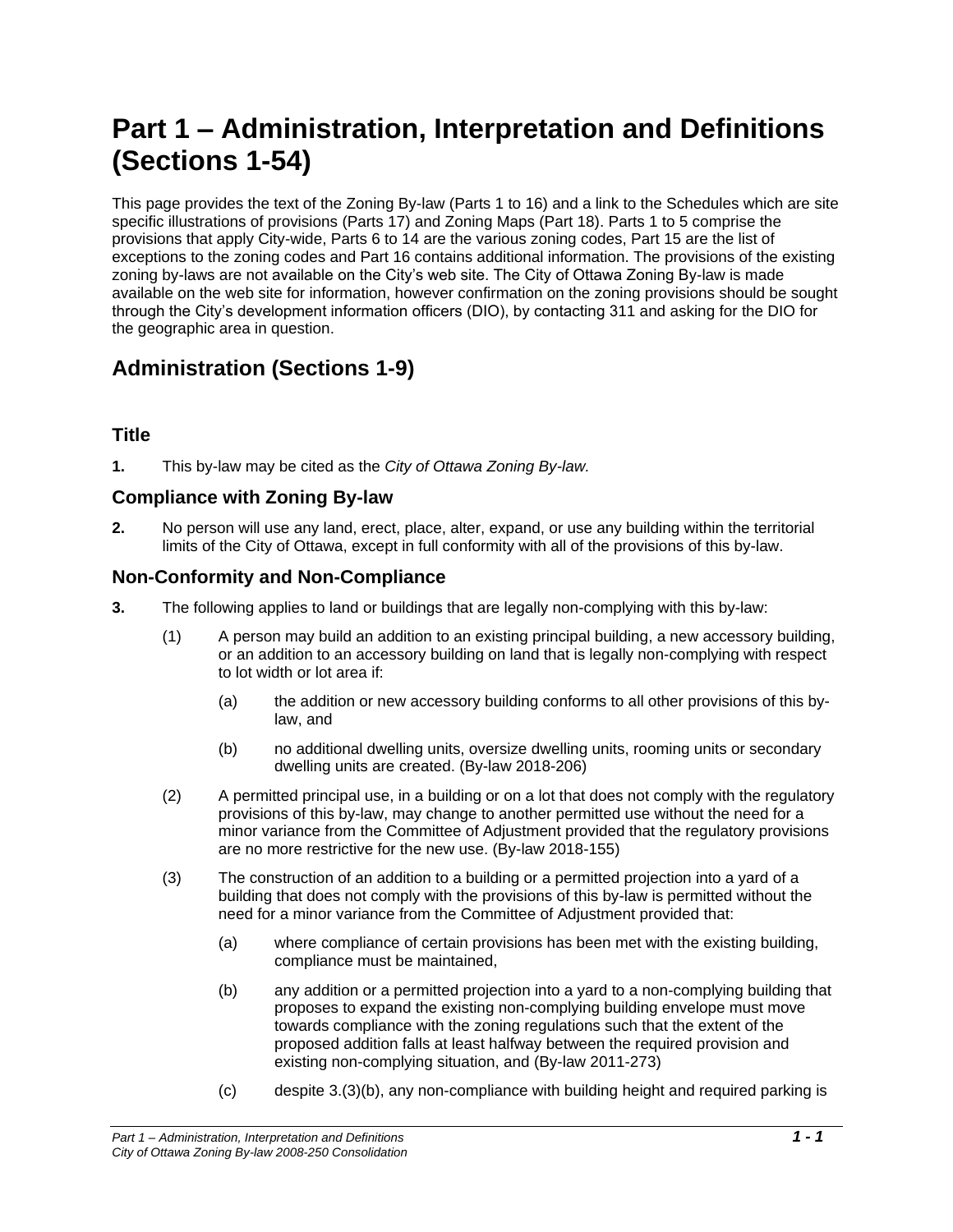not increased.

- (4) Development is permitted on any vacant lot existing as of the date of the passing of this by-law and which lot is legally non-complying with respect to lot width or lot area provided:
	- (a) the proposed use is a use permitted in the zone in which the lot is located,
	- (b) the proposed use does not contravene any other zone provisions, and
	- (c) the lot is zoned AG, RR, RU, V1, V2, V3 or VM. (OMB Order, File #PL080959 issued March 19, 2010) (OMB Order, File #PL080959 issued July 28, 2009) (Bylaw 2014-289)
- (5) Development is permitted on a village lot existing as of June 25, 2008 and which is legally non-complying with respect to lot width or lot area provided:
	- (a) the proposed use is a use permitted in the zone in which the lot is located.
	- (b) the proposed use does not contravene any other provisions of this by-law
	- (c) the lot is zoned V1, V2, V3 or VM, and
	- (d) despite Section  $3(1)$  in a V1, V2, V3 or VM zone a secondary dwelling unit is permitted on a lot that is legally non-complying for lot width or lot area. (By-law 2013-58)

## **Expropriation and Conveyance under the Planning Act**

- **4.** (1) For the purposes of determining compliance with the regulations of this by-law, in the event of an expropriation or conveyance of a part of a lot by or to the City of Ottawa or any other authority having the power of expropriation, the lot or the building or the use, as the case may be, will not be found to be in conflict with the provisions of this by-law by reason only of that expropriation or conveyance.
	- (2) For the purposes of subsection (1), expropriation means expropriation by the City or any other authority having the power of expropriation, and conveyance means the taking or receiving of land by the City of Ottawa or any other authority having the power of expropriation, either in satisfaction of a condition imposed on a consent to a severance by the Committee of Adjustment or as a condition of the City of Ottawa's site plan control approval process, or any other process allowing the City of Ottawa or any other expropriation authority having jurisdiction, the right to require such a conveyance. (By-law 2014-289)

## **Penalties**

- **5.** The following penalties apply:
	- (1) Every person who contravenes any of the provisions of this by-law and, if the person is a corporation, every director or officer of the corporation who knowingly concurs in the contravention, is guilty of an offence and on conviction is liable:
		- (a) on a first conviction, to a fine of not more than \$25,000.00; and
		- (b) on a subsequent conviction, to a fine of not more than \$10,000.00 for each day or part thereof upon which the contravention has continued after the day on which the person was first convicted.
	- (2) Where the person convicted of a breach of any of the provisions of this by-law is a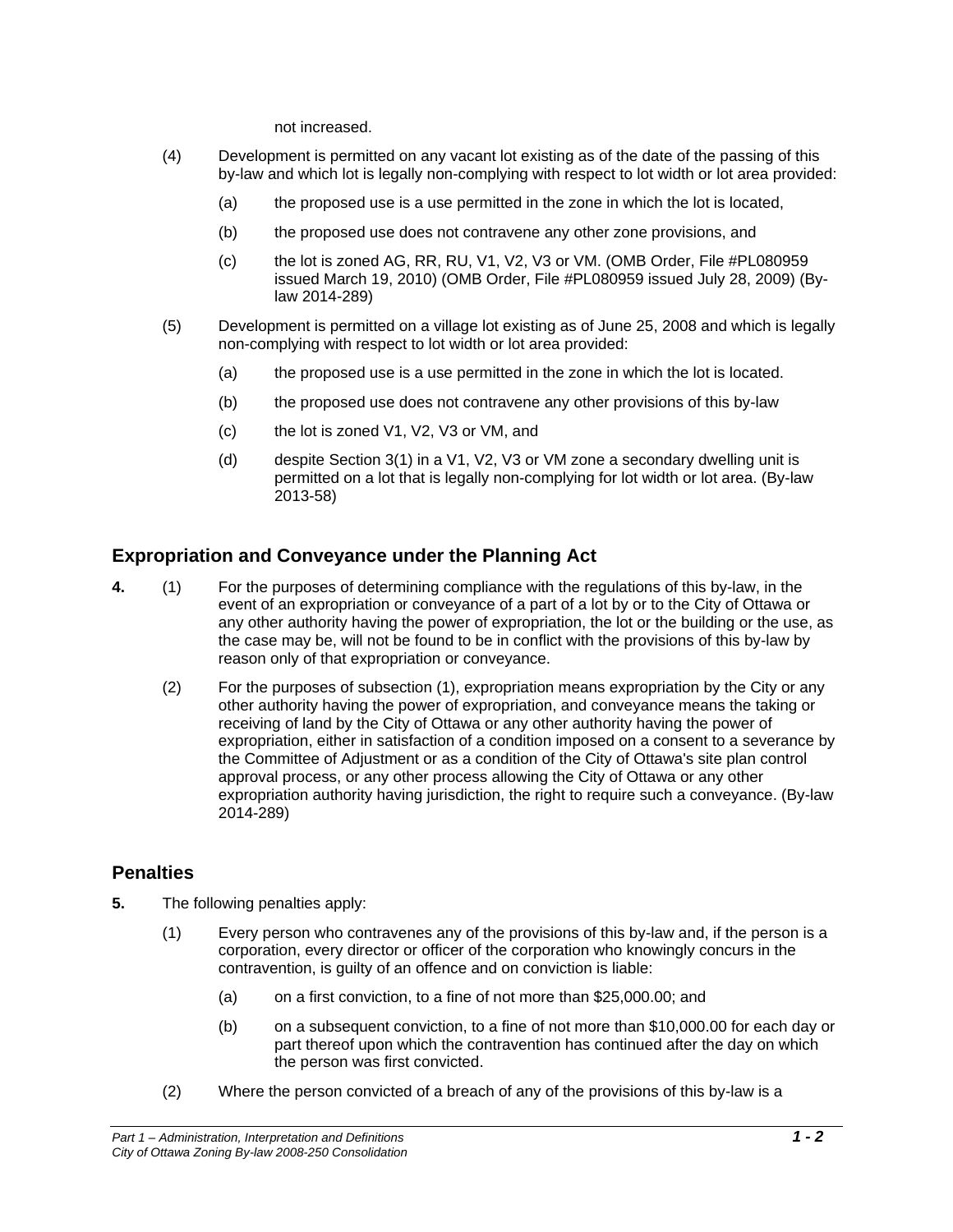corporation, the penalty that may be imposed is:

- (a) on a first conviction, a fine of not more than \$50,000.00; and
- (b) on a subsequent conviction a fine of not more than \$25,000.00 for each day or part thereof upon which the contravention has continued after the day on which the corporation was first convicted, and not as set out in subsection (1).
- (3) Where a conviction of a breach of any of the provisions of this by-law has been entered, in addition to any other remedy or any penalty provided by law, the court in which the conviction has been entered, and any court of competent jurisdiction thereafter, may make an order prohibiting the continuation or repetition of the offence by the person convicted.

## **Technical Revisions to the Zoning By-law**

- **6.** Revisions may be made to this by-law without the need for a zoning by-law amendment in the following cases:
	- (1) correction of numbering, cross-referencing, grammar, punctuation or typographical errors or revisions to format in a manner that does not change the intent of a provision; (By-law 2013-224)
	- (2) adding or revising technical information on maps or schedules that does not affect the zoning of lands including, but not limited to, matters such as updating and correcting infrastructure information, keys, legends or title blocks; and
	- (3) changes to appendices, footnotes, headings, indices, marginal notes, tables of contents, illustrations, historical or reference information, page numbering, footers and headers, which do not form a part of this by-law and are editorially inserted for convenience of reference only.
	- (4) the addition, removal or modification of a zoning code reference contained within column II (Applicable Zones) of an exception found within Section 239 and 240.(By-law 2013-224)

## **Commencement**

- **7.** (1) Where one or more appeals are filed under subsection 34.(19) of the *Planning Act*, the affected portions of this by-law do not come into force until all such appeals have been withdrawn or finally disposed of, whereupon the by-law, except for those parts of it that are repealed by or at the direction of the Ontario Municipal Board, is deemed to have come into force on the day that it was passed.
	- (2) The following by-laws as amended are repealed upon the coming into force of this by-law:
		- (a) By-laws 64-82 and 1-84 of the former City of Cumberland;
		- (b) By-law 40-99 of the former Township of Goulbourn;
		- (c) By-law 333-1999 of the former City of Gloucester;
		- (d) By-laws 552, 1007-62, 28-68, 42-69, 73-76, 74-79, 125-90, 69-93, 132-93, 135- 93, 138-93, 142-93, 147-93, 150-93, 153-93, 161-93, 164-93, 167-93, 168-93, 168-94, 55-95, 78-96, 55-96, and 2002-56 of the former City of Kanata;
		- (e) By-laws 73-92 and 100-2000 of the former City of Nepean;
		- (f) By-law 2003-230 of the former Township of Osgoode;
		- (g) By-law 93-98 of the former City of Ottawa;
		- (h) By-law 2380 of the former City of Vanier;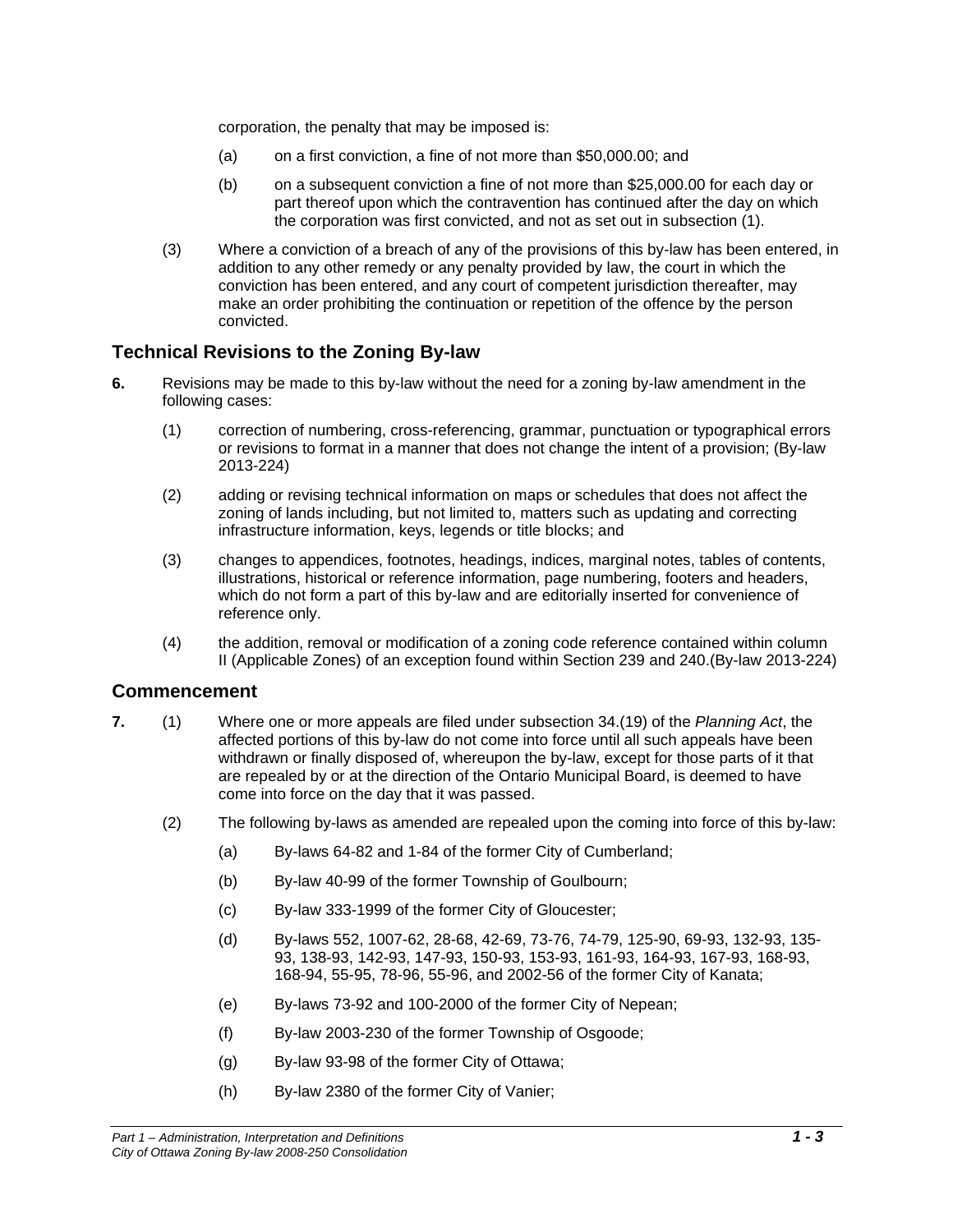- (i) By-law 2004-428 of the former Township of Rideau;
- (j) By-law 2000-8 of the former Village of Rockcliffe Park; and
- (k) By-law 266-81 of the former Township of West Carleton.

## **Validity**

**8.** Should any section or provision of this by-law for any reason be declared invalid by a court of competent jurisdiction, such declaration does not affect the validity of the by-law as a whole and all the remaining sections or provisions of this by-law remain in full force and effect until repealed.

## **Transitions**

## **Residential Conversions (By-law 2014-189)**

- **9.** (1) Transition provisions for conversions affected by amending by-law 2014-189:
	- (a) No provisions of amending By-law 2014-189 act to prevent the issuance of a building permit for a development located outside the areas A, identified in Schedules 323 and 324 of by-law 2008-250, and for which an application for Site Plan Control, Committee of Adjustment approval, Zoning Amendment, Cash-In-Lieu of Parking or Building Permit was received by the City on or before March 20, 2014, provided a complete application for a Building Permit is received on or before April 23, 2016.;
	- (b) No provisions of amending by-law 2014-189 act to prevent the issuance of a building permit for a development at 291 and 293 Lyon Street on the basis of any zoning provision or site-specific approval in effect prior to April 23, 2014.;
	- (c) These transition provisions do not apply to the areas identified as Area A on Schedule 323 and 324 of by-law 2008-250.;
	- (d) Despite c), no provisions of amending by-law 2014-189 act to prevent the issuance of a building permit for a development at 99 Greenfield Avenue, 174 Glebe Avenue, 141 Main Street, 15 Oblate Avenue, 455 Green Avenue, or 136, 138, and 142 Osgoode Street on the basis of any zoning provisions or sitespecific approval in effect prior to April 23, 2014; and
	- (e) Despite c), Section 21 of amending by-law 2014-189 does not act to prevent the issuance of a building permit for development at 175 Main Street on the basis of Section 137 of this by-law as if read on April 22, 2014 (By-law 2014-189) (OMB Order #PL140627, issued November 17, 2015)

## **AM, TM, MC 2014 Zoning Review**

(2) Repealed by By-law 2015-46.

## **Subsection 111 (13), Bicycle Facility Parking Reduction**

(3) Repealed by By-law 2015-190 (June 9, 2017)

## **Phase I – Low-rise Infill Housing (Section 2 of By-law 2012-147) (Repealed June 10, 2017)**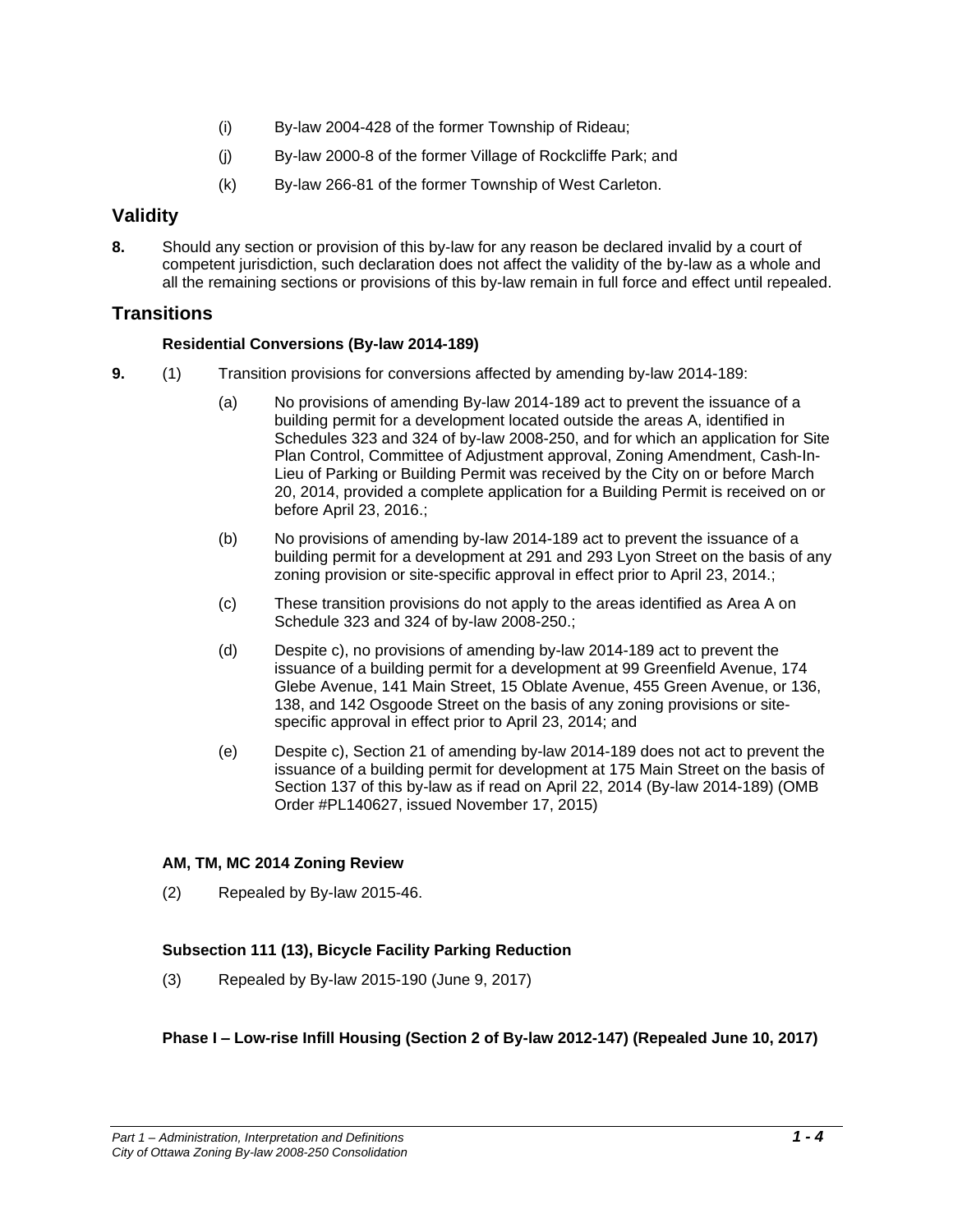#### **Phase II – Low-rise Infill Housing**

(4) Repealed by By-law 2015-228 (July 8, 2017)

## **South Keys to Blossom Park, Bank Street Secondary Plan**

(5) Repealed by By-law 2015-293 (September 23, 2017)

### **Multiple Residential Units**

(6) The requirement under  $143(1)(a)(iii)$  does not serve to prevent the issuance of a permit at 368 Chapel Street and this subsection is repealed in its entirety on June 13, 2020. (By-law 2018-206)

## **Mature Neighbhourhood Overlay**

- (7) Transition provisions for the expanded Mature Neighbourhood Overlay as shown on Schedule 384:
	- (a) No provisions of this amending By-law act to prevent the issuance of a building permit for a development located in Area A, as identified on Schedule 384 of bylaw 2008-250, and for which an application for Site Plan Control, Committee of Adjustment approval, Zoning Amendment, or Building Permit was received by the City on or before June 27, 2018 and such applications may be processed under the provisions in place prior to this amendment.
	- (b) This subsection is repealed on June 27, 2021. (By-law 2018-226)

## **Cleary - New Orchard Transit Station Area**

- (8) Transition provisions for the Cleary New Orchard Transit Station Area:
	- (a) An application for site plan control which was received on or before the passing of the by-law that introduced this provision for 851 Richmond Road, may be processed under the provisions in place prior to this amendment, as well as any subsequent building permit application in accordance with the approved site plan control. Once the permit or approval resulting from the processing of the site plan control application has been granted, the provisions of this by-law in place on or after the day of the passing of the By-law apply to the land in question.
	- (b) This subsection is repealed on June 27, 2020. (By-law 2018-225)

## *Provisions for High-Rise Buildings*

*(9) [Introduced by By-law 2019-353]*

#### **Provisions for Low-Rise Residential Development**

- (10) Transition provisions for low-rise residential development affected by By-law 2020-289:
	- (a) No provisions of amending by-law 2020-289 act to prevent the issuance of a building permit for a development located in Area A of Schedule 342 of Zoning By-law 2008-250 for which a completed application for Site Plan Control,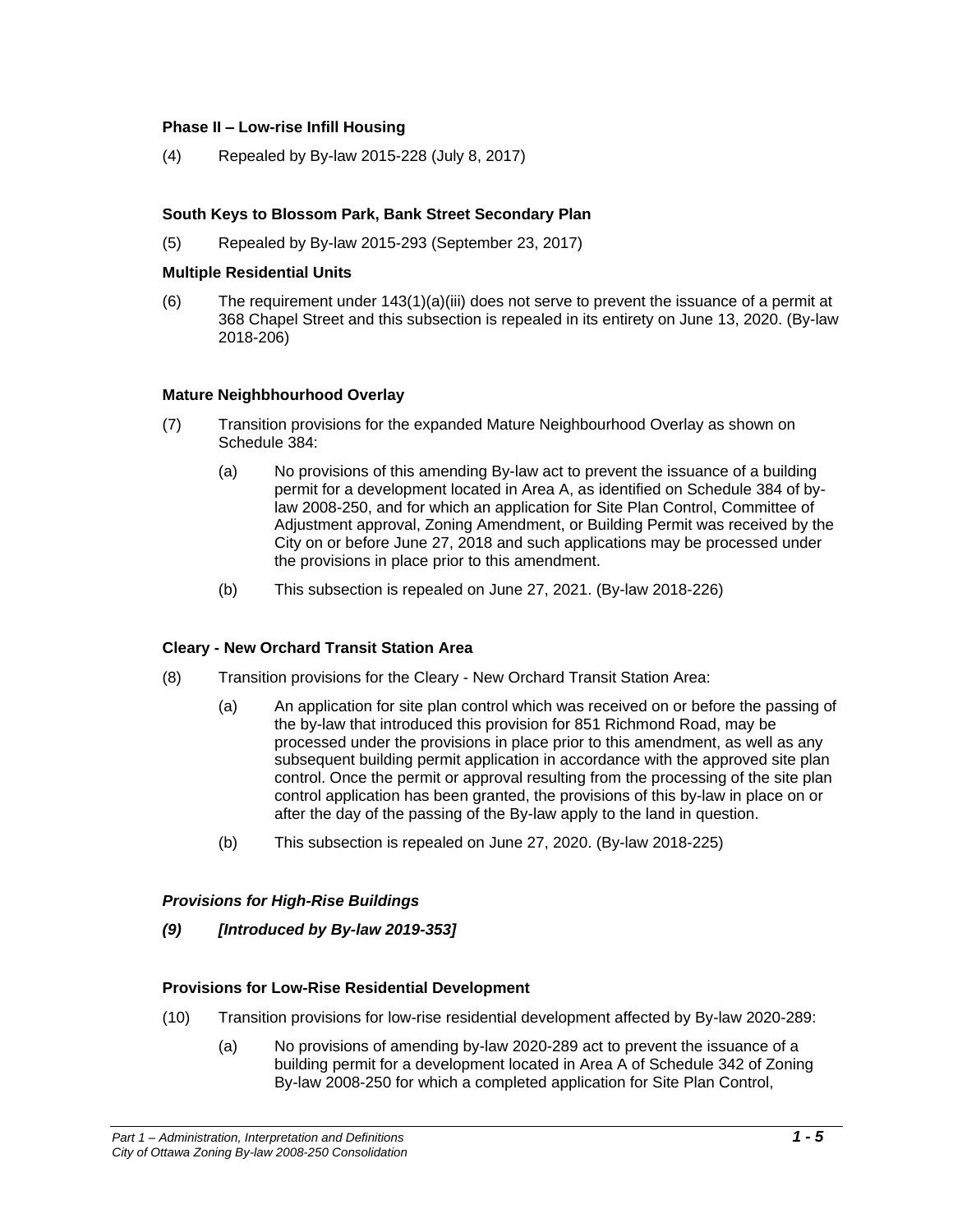Committee of Adjustment approval, Zoning Amendment or Building Permit was received or a decision was rendered by the Ontario Local Planning Appeal Tribunal Board by the City on or after June 1, 2017 and before the date of the passing of this by-law and such applications may be processed under the provisions in place prior to this amendment.

(b) This subsection is repealed on October 14, 2021. (By-law 2020-289)

#### **R4 Phase 2**

- (11) No provisions of this amending By-law act to prevent the issuance of a building permit for a three-unit dwelling, low-rise apartment dwelling or stacked dwelling provided such development:
	- (a) is located in an R4 zone within the area shown as Area A on Schedule 422;
	- (b) is the subject of a complete application for Site Plan Control, Committee of Adjustment approval, Zoning Amendment, or Building Permit received by the City on or before the date of the coming into force of this amending By-law; and
	- (c) is fully compliant with the zoning in effect prior to the date of the coming into force of this amending By-law. (By-law 2020-290)

#### **Westboro Development Overlay**

- (12) (a) No provisions of amending by-law 2021-75 act to prevent the issuance of a building permit for a development located in Area A of Schedule 430 of Zoning By-law 2008-250 for which a completed application for Site Plan Control, Committee of Adjustment approval, Zoning Amendment or Building Permit was received by the City or for which a decision was rendered by the Local Planning Appeal Tribunal on or after October 9, 2018 and before February 24, 2021 and such applications may be processed under the provisions in place prior to this amendment.
	- (b) This subsection is repealed on February 24, 2022. (By-law 2021-75)

## **General Rules of Interpretation (Sections 10-28)**

- **10.** This by-law may be cited by its long title, its short title, or by its by-law number, and any such citation is to be taken as meaning the by-law as amended.
- **11.** The following rules and definitions apply to this by-law, unless a contrary intention is evident from the context:
	- (1) this by-law is written in plain language;
	- (2) a deliberate attempt has been made to keep the words, the grammar and the syntax used as simple as possible while meeting the legal requirement for clear and precise legislation; and
	- *(3) the words used in the by-law have their ordinary meaning, unless otherwise*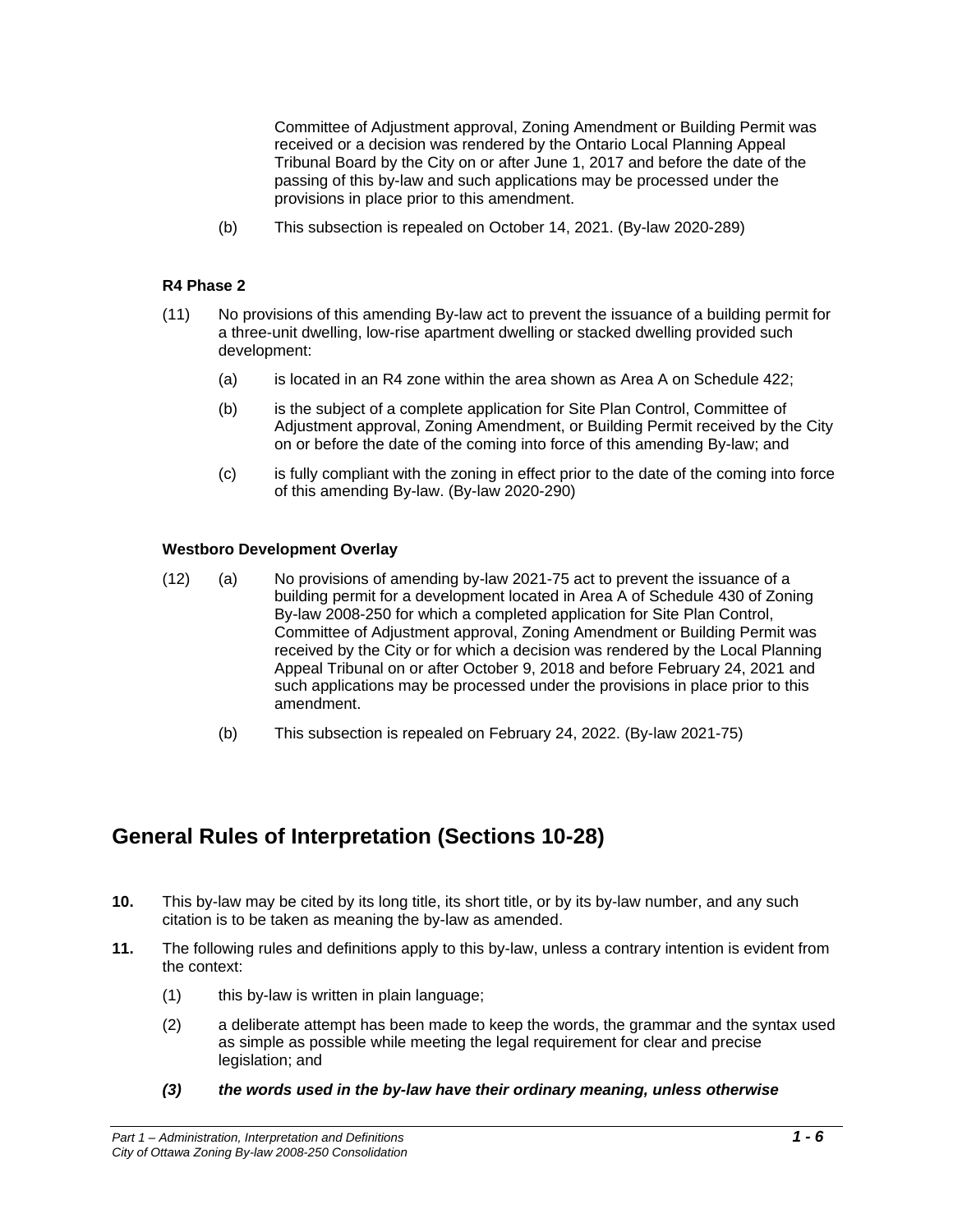## *defined. (Subject to By-law 2012-180)*

- **12.** (1) The system of division of the provisions of this by-law is as follows:
	- **1. section** [Arabic numeral];
		- **(1) subsection** [bracketed Arabic numeral];
			- **(a) clause** [bracketed lower-case letter];
				- **(i) sub clause** [bracketed lower-case Roman numeral]; and
					- **1. paragraph** [Arabic numeral].
	- (2) Despite subsection (1), a reference to or citation of any of the above divisions as a "section" or "subsection" does not invalidate that reference or citation, if the reference or citation is otherwise correct.
- **13.** The *Legislation Act, 2006* applies to this by-law.(By-law 2012-334)
- **14.** Despite the tense used in a provision:
	- (1) every provision of this by-law is to be applied to the circumstances as they exist at the time in question; and
	- (2) every obligation imposed by this by-law is a continuing one so long as either the use, the circumstances, the reason for the obligation, or the events which caused, precipitated or gave rise to the obligation continue.
- **15.** Definitions are given in this by-law to aid in the understanding and implementation of the true spirit, intent and meaning of the by-law. They are not to be used to avoid an obligation imposed by the by-law or any requirement enacted in a substantive provision of the by-law.
- **16.** This by-law is remedial in nature and shall be interpreted in a benevolent manner and read and applied in a way that will ensure the effective implementation of its provisions and intent. (By-law 2013-224)
- **17.** Without limiting the generality of section 16, where a situation arises that is not covered by a specific regulation, the provisions of this by-law apply by analogy to that situation, so that the application that is made of section 16 is the one that ensures the effective implementation of this by-law.
- **18.** Without limiting the generality of sections 16 or 17, where a situation arises that is not covered by a specific regulation, or where two or more regulations are equally applicable, all provisions must be complied with or, where it is not possible to comply with all the provisions applicable, the most restrictive provisions must be complied with.
- **19.** Despite section 18, where an exception, suffix, schedule or overlay applies, the provisions imposed by that exception, suffix, schedule or overlay prevail over any other provision in the zoning by-law.
- **20.** Except in the case of determining the number of required parking spaces for a storage yard use, where a use does not take place within a building but a regulation imposes a requirement premised on that use being in a building, the requirement applies as though the actual area occupied by the use is in a building, so that the true spirit, intent and meaning of the by-law is implemented. (By-law 2017-302)
- **21.** This by-law is gender-neutral and, accordingly, any reference to one gender includes the other.
- **22.** Words in the singular include the plural, and words in the plural include the singular.
- **23.** Unless otherwise defined, the words and phrases used in this by-law have their normal and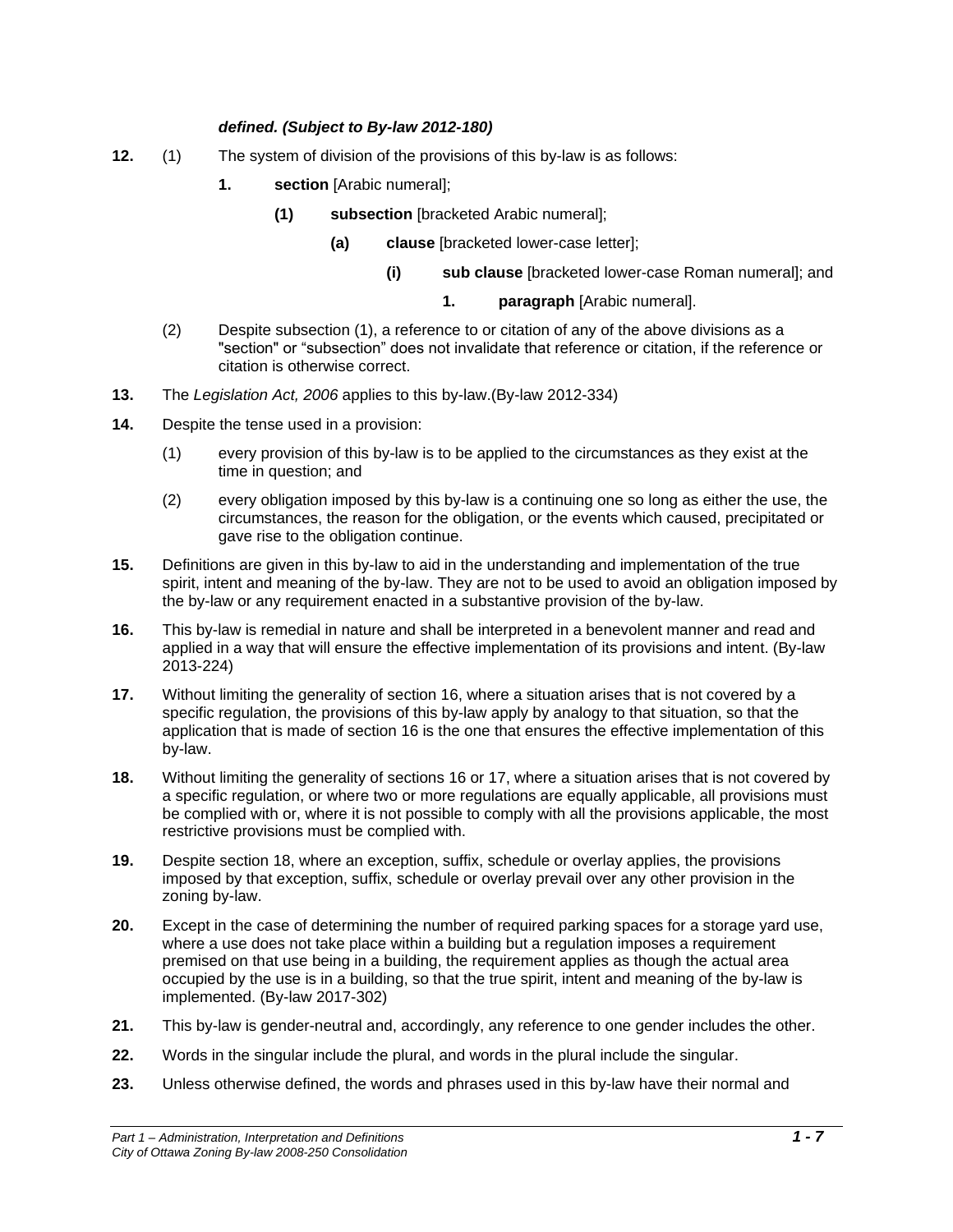ordinary meaning.

- **24.** Whether or not a word or term used in this by-law is defined, it is not included within the meaning of any other word or term used in this by-law, whether or not that other word or term is defined.
- **25.** A comprehensive list of all terms used to name or describe a use in the by-law is appended as Appendix A and this list is the basis for all terms used in the by-law and any amendment to the bylaw.
- **26.** Appendices, footnotes, headings, indices, marginal notes, tables of contents, illustrations, references to former enactments or enabling legislation do not form part of the by-law and are editorially inserted for convenience of reference only.
- **27.** *Tables* are part of the by-law and are used throughout to present regulations in a concise format, and are structured with columns (vertical) and rows (horizontal) that are each numbered and titled for reference purposes.
- **28.** The abbreviations "m" and "m<sup>2</sup>" are used in the zoning by-law text and mean "metres" and "square metres" respectively.

## **Interpreting Zoning Information (Sections 29-45)**

## **Interpreting the Zoning Maps**

- **29.** The zoning maps attached to this by-law are part of the by-law and show the different areas, called zones or subzones, into which this by-law divides the city and show the zoning codes given to these areas; and those zones or subzones may be cited by either their zone name or their zone code.
- **30.** The zones are designated by a zone code that is formed from one or more of the following parts:
	- (1) the primary zone symbol;
	- (2) the subzone symbol;
	- (3) the exception symbol; and
	- (4) the suffixes and schedules.
- **31.** The zoning maps are provided in two formats: a single electronic consolidation for the entire City; and a hard copy version dividing the City into a grid of zoning maps numbered consecutively from 1; and these zoning maps may be individually cited as "zoning map number....".
- **32.** Where the boundary of any zone shown on the zoning maps:
	- (1) follows a street, lane, utility right-of-way, railway right-of-way or watercourse, it is considered to follow the centreline of such street, lane, utility right-of-way, railway right-ofway, or watercourse;
	- (2) substantially follows lot lines shown on the zoning maps or the electronic consolidation of the zoning map, it is considered to follow such lot lines; (By-law 2013-224)
	- (3) follows a street and the street is closed, the land in the said closed street is considered to be included in the zone of the adjoining land and if such street forms a boundary between two or more different zones, it is considered to follow the centreline of that closed street; and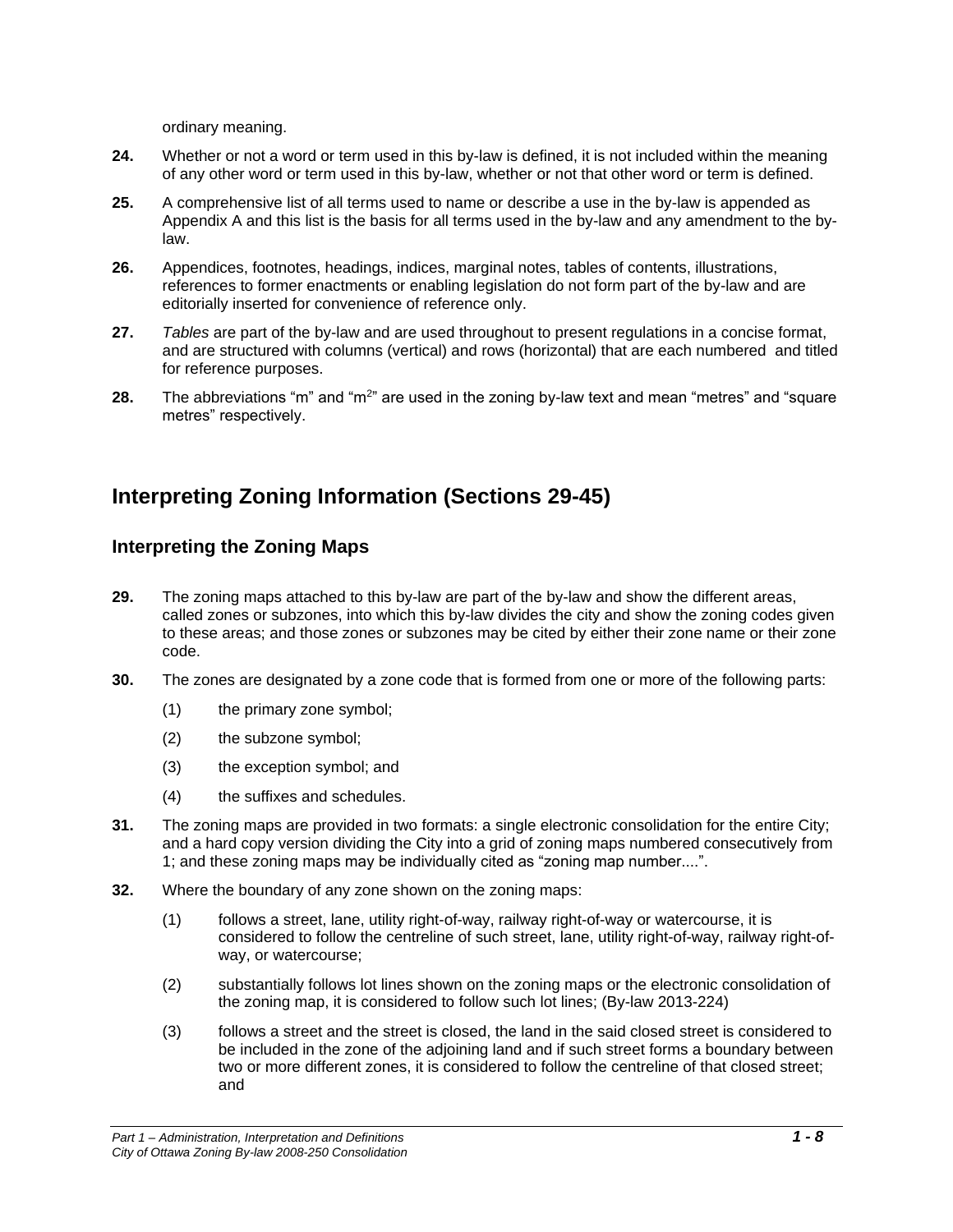- (4) passes through a lot and the distance is not indicated, it is considered to be located as measured using the scale of the zoning map.
- **33.** (1) Where a lot is divided into more than one zone, each portion of the lot must be used in accordance with the provisions of the applicable zone; however, the zone boundary is not to be treated as a lot line. Where two or more regulations are equally applicable to a lot, Section 18 applies.
	- (2) Where two zone codes are applied to a vacant school site, shown on the zoning maps separated by a diagonal line (example: I1A/R2B), the uses permitted are either those permitted in the institutional zone, subject to the institutional zone requirements; or those permitted in the other zone, subject to the requirements of that zone.

## **Interpreting the Zones and Zoning Mechanisms**

- **34.** Purpose statements are included in each zone and:
	- (1) are intended to assist in understanding the by-law's objectives and purpose, and in understanding the planning principles underlying the use provisions and the regulatory provisions of the zone;
	- (2) are structured to reflect a prime objective of the by-law to implement the land-use related policies of the Official Plan;
	- (3) contain three basic elements:
		- (a) land use designation,
		- (b) the link to the policy of the Official Plan, and
		- (c) the planning objective that links the zone to the policy; and
	- (4) are equally applicable to the subzones and exceptions zones.

Statements of planning intent may also be included within other provisions.

**35.** (1) The organization and structure of this by-law is set out in Table 35(A), below:

| (I) Name of the<br><b>Mechanism</b>               | (II) Description of the<br><b>Mechanism</b>                                                                                  | (III) Legal Effect                                                                                                      | (IV) Where Used                                                                      |
|---------------------------------------------------|------------------------------------------------------------------------------------------------------------------------------|-------------------------------------------------------------------------------------------------------------------------|--------------------------------------------------------------------------------------|
| (1) General and Specific<br><b>Use Provisions</b> | Regulations that apply<br>on a broad level                                                                                   | Enacts provisions that<br>apply to most uses or to<br>a specific use in most<br>cases                                   | Parts 2, 3 and 5 of the<br>Zoning By-law                                             |
| (2) Primary Zone                                  | The basic structural unit<br>of the zoning by-law. A<br>land use category with<br>specific permitted uses<br>and regulations | Regulates areas of<br>similar or compatible<br>land uses                                                                | Indicated by one of the<br>symbols set out in Table<br>35(B), below, e.g. R1         |
| (3) Subzone                                       | Sub-category of primary<br>zone                                                                                              | Imposes regulations to<br>deal with the unique<br>characteristics of an<br>area while maintaining<br>the purpose of the | Indicated by a letter or<br>number added to the<br>primary zone symbol;<br>e.g., R1A |

## **TABLE 35(A)- THE STRUCTURE OF THE BY-LAW**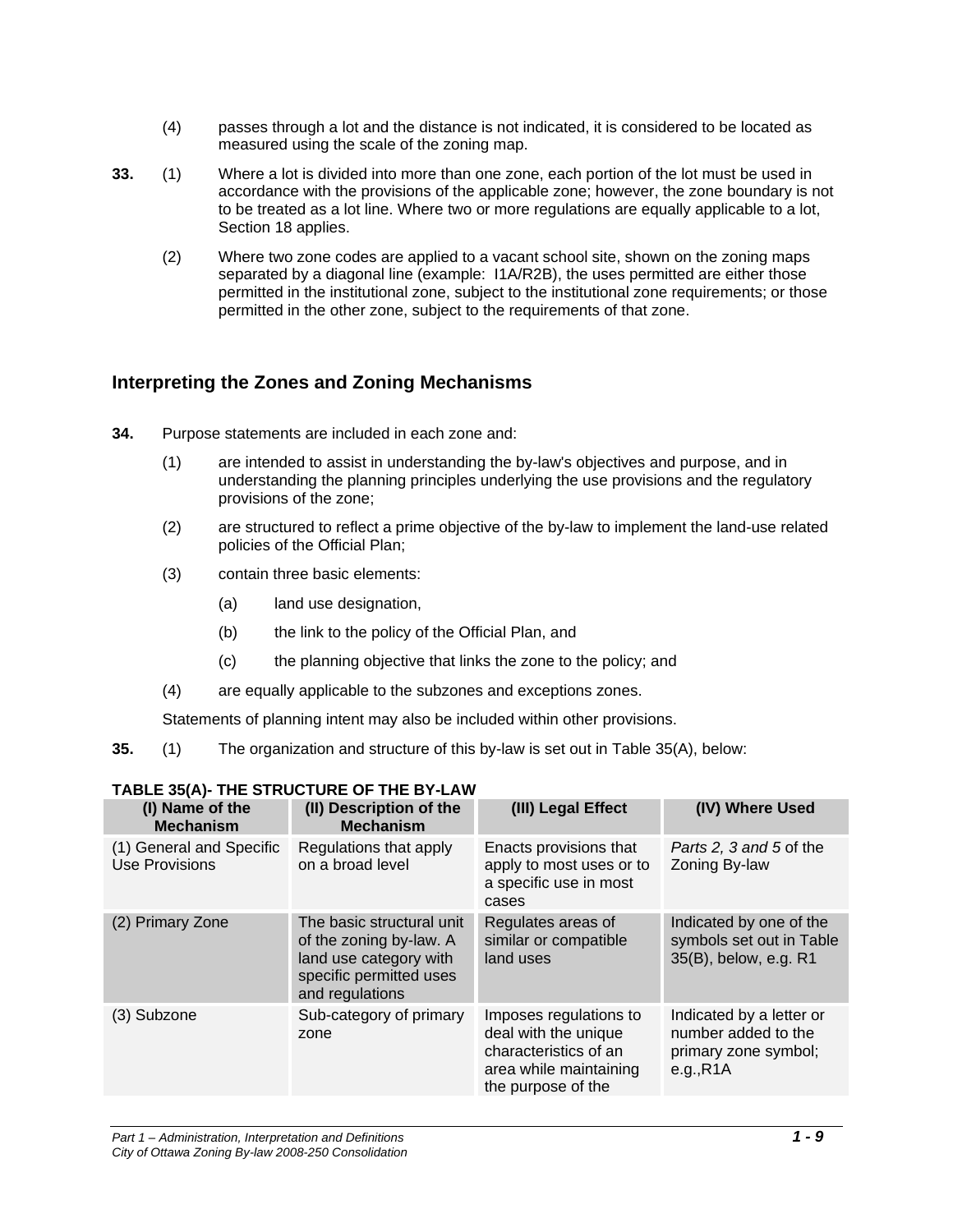| (I) Name of the<br><b>Mechanism</b> | (II) Description of the<br><b>Mechanism</b>                                                                                                                                  | (III) Legal Effect                                                                                                                                                                                                                                                                                              | (IV) Where Used                                                                                                                                                                                                                                                                                                                                                    |
|-------------------------------------|------------------------------------------------------------------------------------------------------------------------------------------------------------------------------|-----------------------------------------------------------------------------------------------------------------------------------------------------------------------------------------------------------------------------------------------------------------------------------------------------------------|--------------------------------------------------------------------------------------------------------------------------------------------------------------------------------------------------------------------------------------------------------------------------------------------------------------------------------------------------------------------|
|                                     |                                                                                                                                                                              | primary zone                                                                                                                                                                                                                                                                                                    |                                                                                                                                                                                                                                                                                                                                                                    |
| (4) Overlay                         | An additional layer of<br>regulation.                                                                                                                                        | Imposes regulations<br>that take precedence<br>over the underlying<br>zoning or over any other<br>provisions in the by-law<br>(heritage, flood plain<br>area overlays)                                                                                                                                          | Shown on the zoning<br>maps by a distinctive<br>marking (e.g., shading<br>or hatching) and may<br>overlap the boundaries<br>of the underlying zones                                                                                                                                                                                                                |
| $(5)$ Suffix<br>(By-law 2015-197)   | A simple form of<br>Overlay                                                                                                                                                  | Unlike an overlay, which<br>can be more complex, a<br>suffix adds a single<br>regulation to a zone (H-<br>height, F-floor space<br>index, h-Holding Zone, c<br>- Residential<br>Neighbourhood<br>Commercial)                                                                                                    | Shown by a "suffix" to<br>the primary zone on the<br>zoning maps (e.g.,<br>"H(30)"added to R5<br>adds a 30 metre height<br>limit to that R5 zone)                                                                                                                                                                                                                  |
| (6) Schedule                        | A document appended<br>to and forming part of<br>the by-law that contains<br>detailed regulations or<br>complex descriptions                                                 | Imposes specific or<br>detailed regulations that<br>are meant to apply only<br>in specific<br>circumstances or to<br>specific situations                                                                                                                                                                        | A separate document,<br>plan or map appended<br>to the zoning by-law in<br>Part 17 and indicated on<br>the zoning maps by the<br>schedule number; e.g.,<br>S <sub>3</sub>                                                                                                                                                                                          |
| (7) Exception                       | A modification to the<br>zoning of a site, used<br>only when none of the<br>above mechanisms are<br>appropriate. All other<br>provisions of the by-law<br>continue to apply. | Allows a use that would<br>not be permitted<br>otherwise; prohibits a<br>use that would be<br>permitted otherwise, or<br>makes any<br>modifications to the<br>regulations applicable to<br>the site. Contains only<br>the provision being<br>modified and does not<br>repeat regulations which<br>already apply | The text of the<br>exception is contained<br>in Part 15 of the by-law<br>and the area to which<br>the exception applies is<br>shown on the zoning<br>map by a number within<br>square brackets, e.g. [1]<br>for the urban area and<br>[1r] for the rural area,<br>the number in the<br>brackets corresponding<br>to the number of the text<br>contained in Part 15 |

(2) The list of primary zone names and zone codes used in the text and maps to create and identify the zones in this by-law, together with the meaning of those codes, is set out in Table 35(B), below: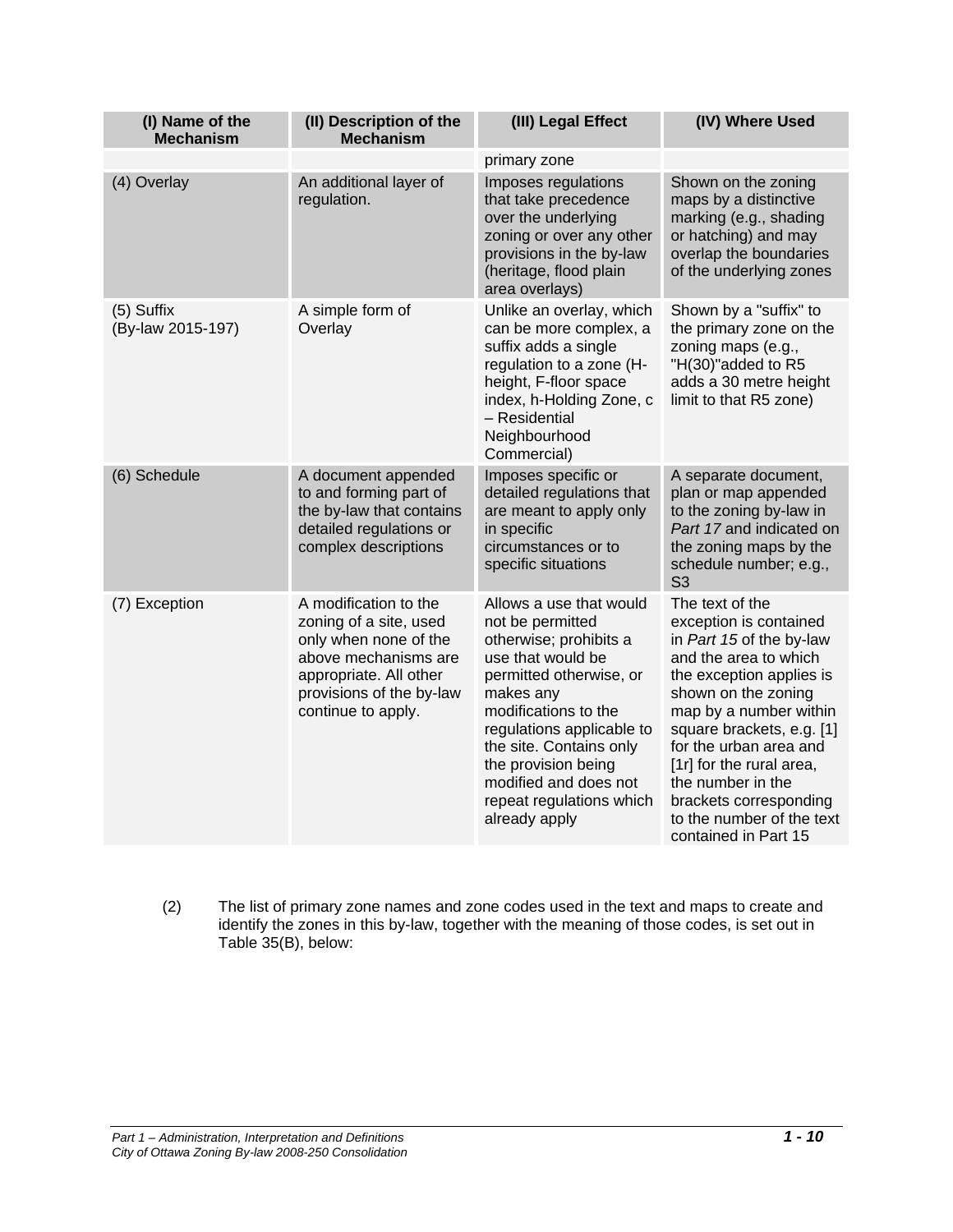| (I) Zone Name                        | (II) Zone Code |
|--------------------------------------|----------------|
| <b>RESIDENTIAL ZONES</b>             |                |
| (1) Residential First Density Zone   | R <sub>1</sub> |
| (2) Residential Second Density Zone  | R <sub>2</sub> |
| (3) Residential Third Density Zone   | R <sub>3</sub> |
| (4) Residential Fourth Density Zone  | R <sub>4</sub> |
| (5) Residential Fifth Density Zone   | R <sub>5</sub> |
| (6) Mobile Home Park Zone            | RM             |
|                                      |                |
| <b>INSTITUTIONAL ZONES</b>           |                |
| (7) Minor Institutional Zone         | $\mathsf{I}$   |
| (8) Major Institutional Zone         | 12             |
|                                      |                |
| <b>OPEN SPACE AND LEISURE ZONES</b>  |                |
| (9) Parks and Open Space Zone        | O1             |
| (10) Community Leisure Facility Zone | L1             |
| (11) Major Leisure Facility Zone     | L <sub>2</sub> |
| (12) Central Experimental Farm Zone  | L <sub>3</sub> |
|                                      |                |
| <b>ENVIRONMENTAL ZONE</b>            |                |
| (13) Environmental Protection Zone   | EР             |
|                                      |                |
| <b>COMMERCIAL/MIXED USE ZONES</b>    |                |
| (14) Local Commercial Zone           | <b>LC</b>      |
| (15) General Mixed Use Zone          | <b>GM</b>      |
| (16) Traditional Mainstreet Zone     | <b>TM</b>      |
| (17) Arterial Mainstreet Zone        | <b>AM</b>      |
| (18) Mixed Use Centre Zone           | <b>MC</b>      |
| (19) Mixed Use Downtown Zone         | <b>MD</b>      |

## **TABLE 35(B)- LIST OF PRIMARY ZONES AND CODES**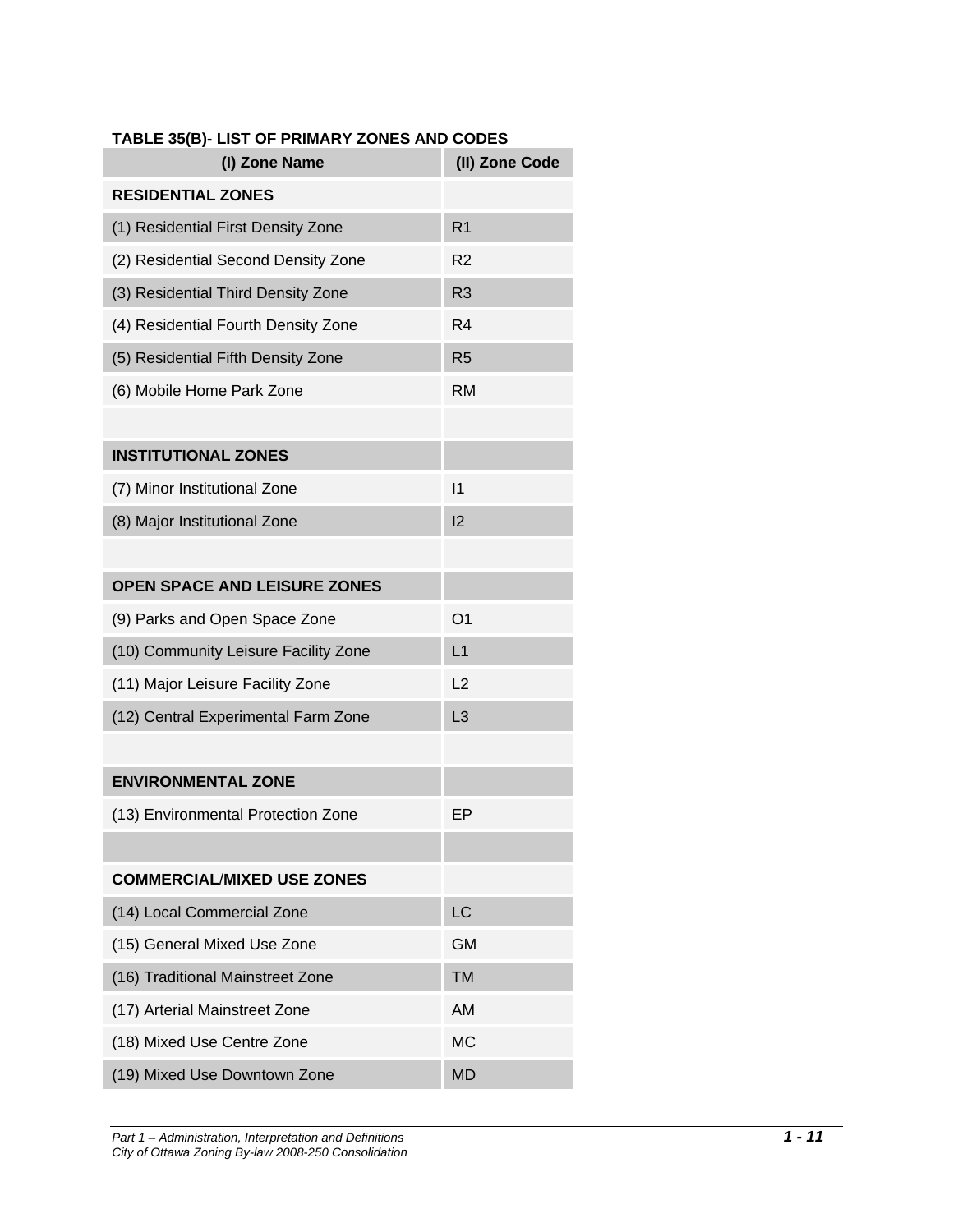| (I) Zone Name                                | (II) Zone Code |
|----------------------------------------------|----------------|
|                                              |                |
| <b>INDUSTRIAL ZONES</b>                      |                |
| (20) Business Park Industrial Zone           | IP             |
| (21) Light Industrial Zone                   | IL             |
| (22) General Industrial Zone                 | IG             |
| (23) Heavy Industrial Zone                   | ΙH             |
|                                              |                |
| <b>TRANSPORTATION ZONES</b>                  |                |
| (24) Air Transportation Facility Zone        | Τ1             |
| (25) Ground Transportation Facility Zone     | T <sub>2</sub> |
|                                              |                |
| <b>RURAL ZONES</b>                           |                |
| (26) Agricultural Zone                       | AG             |
| (27) Mineral Extraction Zone                 | <b>ME</b>      |
| (28) Mineral Aggregate Reserve Zone          | MR             |
| (29) Rural Commercial Zone                   | <b>RC</b>      |
| (30) Rural General Industrial Zone           | RG             |
| (31) Rural Heavy Industrial Zone             | <b>RH</b>      |
| (32) Rural Institutional Zone                | RI             |
| (33) Rural Residential Zone                  | RR             |
| (34) Rural Countryside Zone                  | RU             |
| (35) Village Mixed Use Zone                  | VM             |
| (36) Village Residential First Density Zone  | V <sub>1</sub> |
| (37) Village Residential Second Density Zone | V <sub>2</sub> |
| (38) Village Residential Third Density Zone  | V <sub>3</sub> |
|                                              |                |
| <b>OTHER ZONES</b>                           |                |
| (39) Development Reserve Zone                | <b>DR</b>      |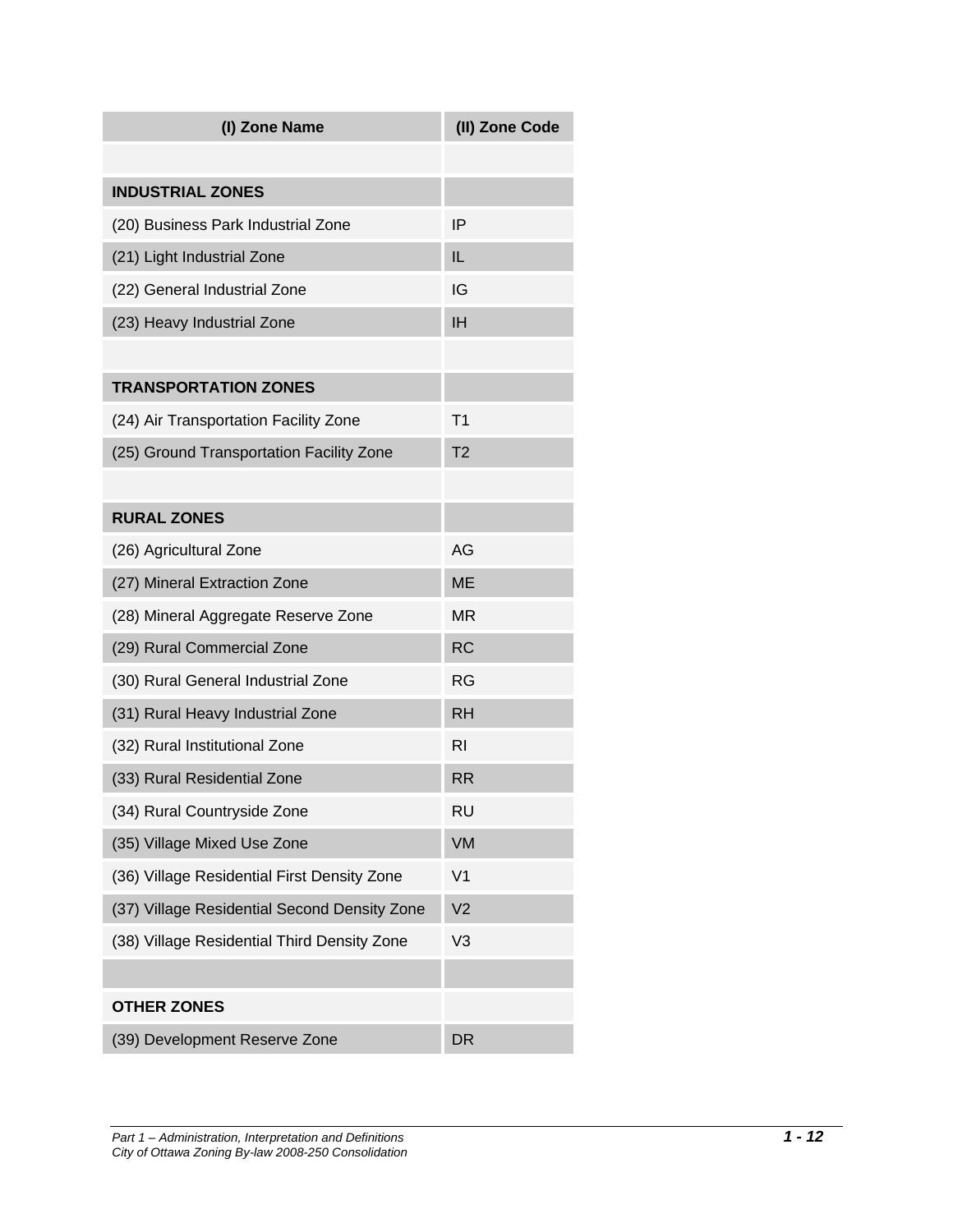- **36. Subzones** are created by adding a number or a capital letter to the primary zone code, and have the effect of modifying the uses or the regulations of the primary zone to the extent set out in the text of the provisions for that subzone.
- **37. Exception zones** are created by adding a number in square brackets, e.g. [1], to the zone code on the zoning maps, and that have the effect of:
	- (1) allowing a use that would not be permitted otherwise;
	- (2) prohibiting a use that would be permitted otherwise; or
	- (3) incorporating other modifications to the zoning by-law as are set out in the table for that exception, while retaining the un-modified provisions of the primary zone or subzone, as the case may be.
- **38. Holding zones** are created by adding a lower-case "h" to the zone code on the zoning maps, and that have the effect of allowing the uses set out in the corresponding text of the by-law at some time in the future, when the holding symbol is removed by an amendment to the zoning by-law once specified conditions, which are identified in the exception provisions, are met (e.g. such as conditions related to environmental, transportation, servicing matters).
- **39. Height limits** are created by adding to the zone code on the zoning maps:
	- (1) an upper-case "H";
	- (2) followed by a number in parentheses, e.g.(10), and that have the effect of limiting the height above grade, in metres, to the number indicated in parentheses; heights may also be shown in terms of height in metres above sea level, indicated by the term 'a.s.l.' following the number in parentheses; and
	- (3) height limits may also be specified in a zone, subzone, exception, or provision.
- **40. Floor space indices** are created by adding an upper case "F" to the zone code on the zoning map followed by a number in parentheses, e.g. (1.0), and that have the effect of limiting the gross floor area that may be built on the zoned area to that which is equal to the area of the lot multiplied by the number in parentheses following the upper case "F". Floor space indices may also be specified in a zone, subzone, exception or provision.
- **41. Schedules** are shown by adding the letters "S" followed by a number added to the zone code on the zoning maps, and are part of the by-law and enact the regulation, the description or the map they contain.
- **42. Heritage overlays** are shown as a shaded area on the zoning map and referenced in the map legend, and that have the effect of invoking the general provisions covering heritage contained in Section 60 for the shaded area.
- **43. Flood plain overlays** are shown as a shaded area on the zoning map and referenced in the map legend, and that have the effect of invoking the general provisions covering flood plain provisions contained in Section 58 for the shaded area. Areas within the floodplain overlay which are identified as Area Specific Provisions are also shown as a different shaded area on the zoning map and referenced in the map legend and may have the effect of invoking area-specific provisions contained in Section 58(4) and (5) for the shaded area.
- **44. Endnotes** are attached in most instances to a Residential Subzone, as noted in Column XI of each Residential Subzone Provision Table in Part 6. These endnotes refine or modify one or more of the provisions identified in Columns III through X and are described in Additional Zoning Provisions Tables applicable to each Residential Zone category.
- **45.** The asterisk underscore symbol "\*\_" on the zoning map is used to identify those lands for which a zoning amendment is pending. (By-law 2008-326)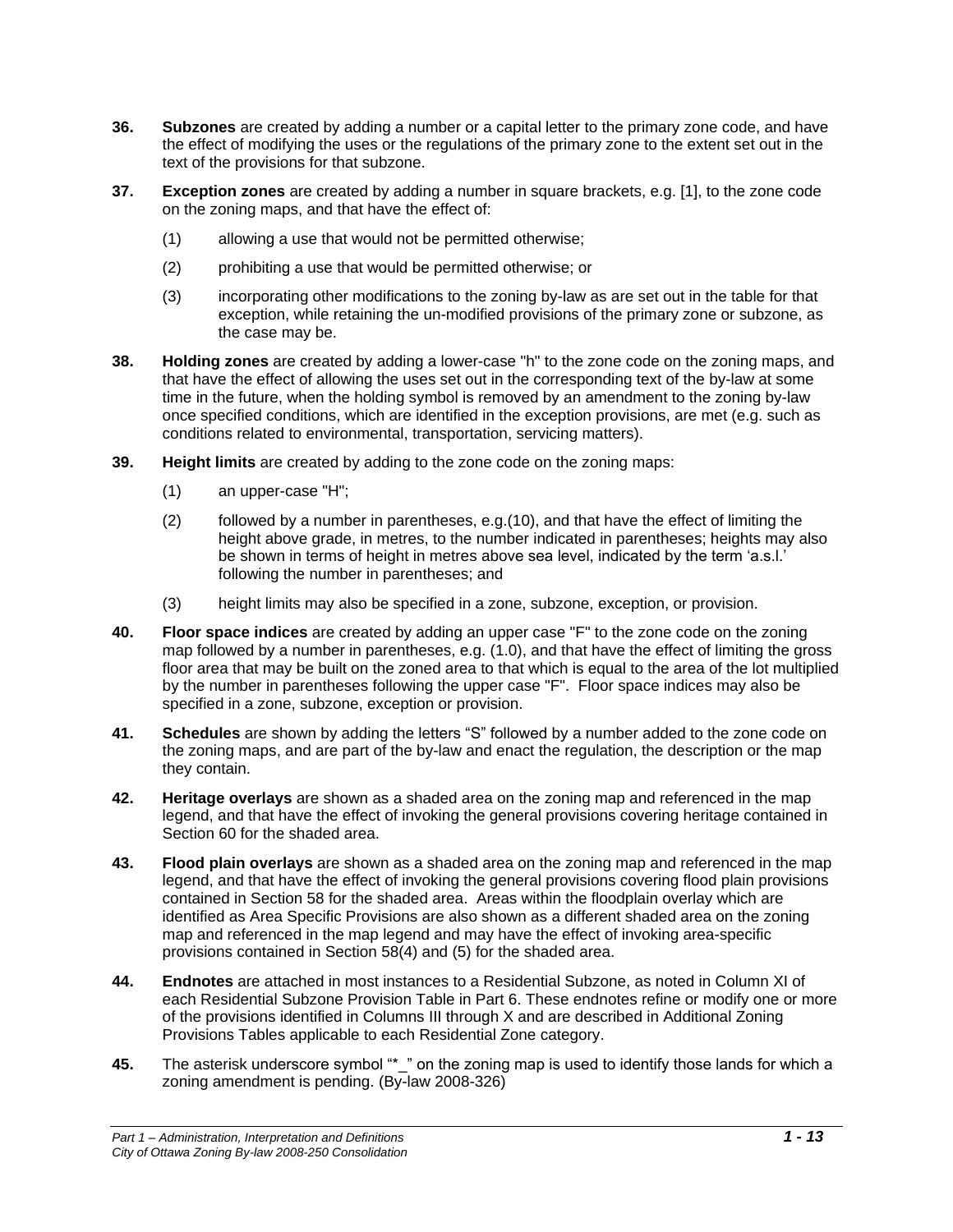**46. Residential Neighbourhood Commercial** regulations apply where the zone code includes a suffix "-c". These regulations are contained in Section 141 of Part 5. (By-law 2015-197)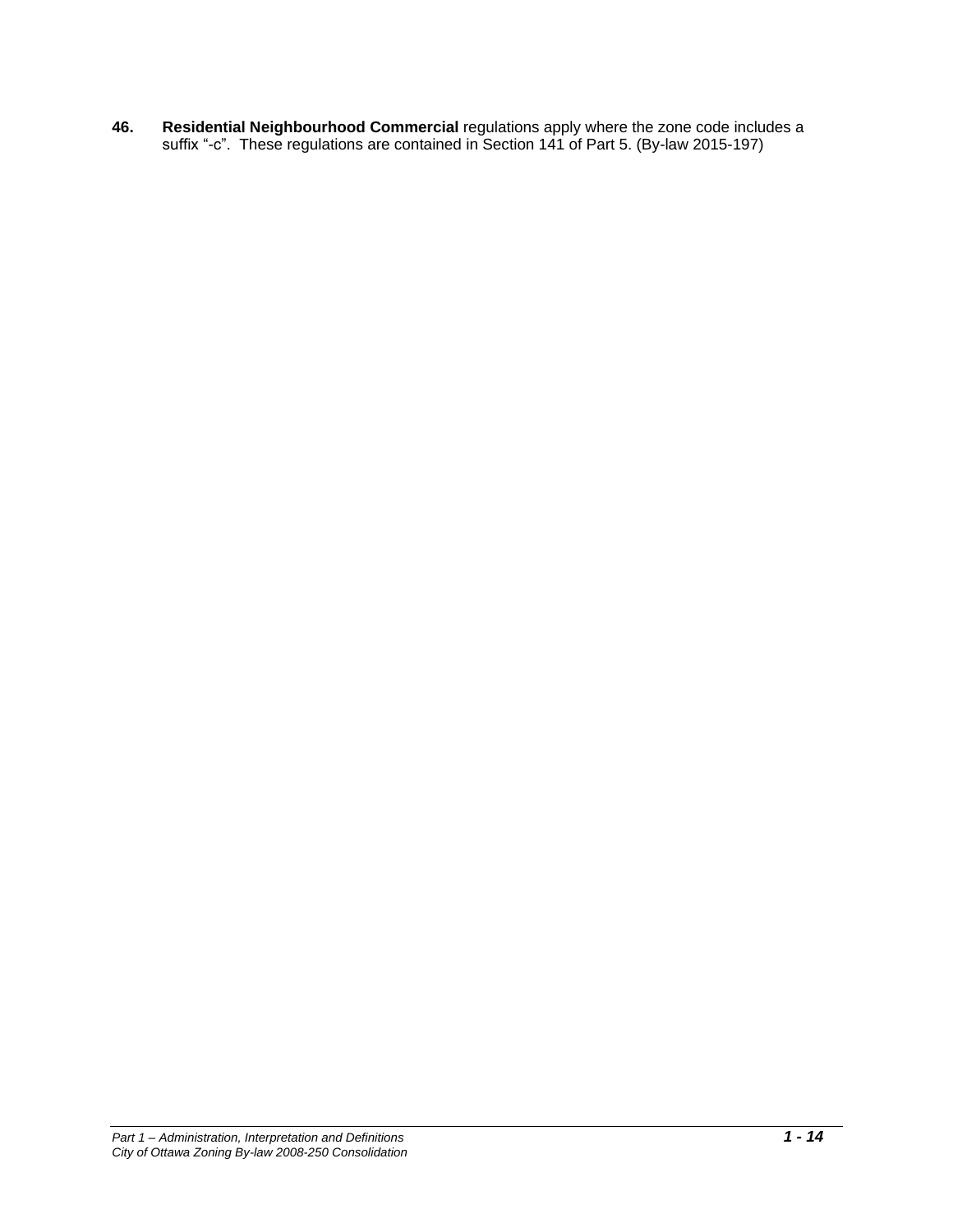## **Definitions (Section 54)**

## | [A](#page-16-0) | [B](#page-16-0) | [C](#page-18-0) | [D](#page-19-0) | [E](#page-21-0) | [F](#page-21-1) | [G](#page-22-0) | [H](#page-23-0) | [I](#page-24-0) | J | [K](#page-24-1) | [L](#page-25-0) | [M](#page-27-0) | [N](#page-28-0) | [O](#page-28-1) | [P](#page-29-0) | [Q](#page-31-0) | [R](#page-31-1) [| S](#page-33-0) | [T](#page-34-0) | [U](#page-35-0) | V | [W](#page-35-1) | X | [Y](#page-36-0) | [Z](#page-37-0) |

### **54.** In this by-law,

- A -

**Abut** means to share a common lot line, and abutting has a corresponding meaning. (contigu)

**Access** means entrance to and exit from. (accès)

**Accessory** means aiding or contributing in a secondary way to a **principal use** to carry out its function, and having regard to this definition:

- (a) an **accessory use** is a land **use** that is **accessory** to a **principal use**;
- (b) an **accessory building** is a **building** that houses an **accessory use**;
- (c) an **accessory** structure is a structure, that is not a land **use**, but is **accessory** to a **principal use** and this definition is broadened to include tower antennas and satellite dishes. (accessoire) (By-law 2013-244)

#### **Active entrance** means:

- (a) In the case of a residential use building, a door that is clearly intended and designed to be the principal entrance or one of the principal entrances for use on a permanent basis by residents and visitors to enter and exit the building, and excludes emergency egress doors, garage doors, loading doors and doors giving access to garbage storage areas;
- (b) In the case of a non-residential building, a door that is clearly intended and designed to be the principal entrance or one of the principal entrances for use on a permanent basis by customers, employees and other building users to enter and exit the building during all regular business opening hours, and excludes emergency egress doors, garage doors, loading doors and doors giving access to garbage storage areas;
- (c) In the case of a mixed-use building, a door that is clearly intended and designed to be the principal entrance or one of the principal entrances for use on a permanent basis by customers, employees and other building users to enter and exit the nonresidential uses during all regular business opening hours, or to residents and visitors to enter and exit the residential uses, and excludes emergency egress doors, garage doors, loading doors and doors giving access to garbage storage areas. (entrée active) (By-law 2016-274)

**Additional parking** means parking provided in addition to the parking required by this by-law for the use in question. (stationnement additionnel)

**Adult entertainment parlour** means any premises or part thereof in which is provided, in pursuance of a trade, calling, business or occupation, live entertainment or services appealing to or designed to appeal to erotic or sexual appetites or inclinations, and includes a body rub parlour. (salon de divertissement pour adultes)

**Agriculture-related use** means those farm-related uses that that are intended to provide direct products and/or services to farm operations as a primary activity, are compatible with local farm operations, and are limited to:

• non-accessory storage of farm products and farm related machinery;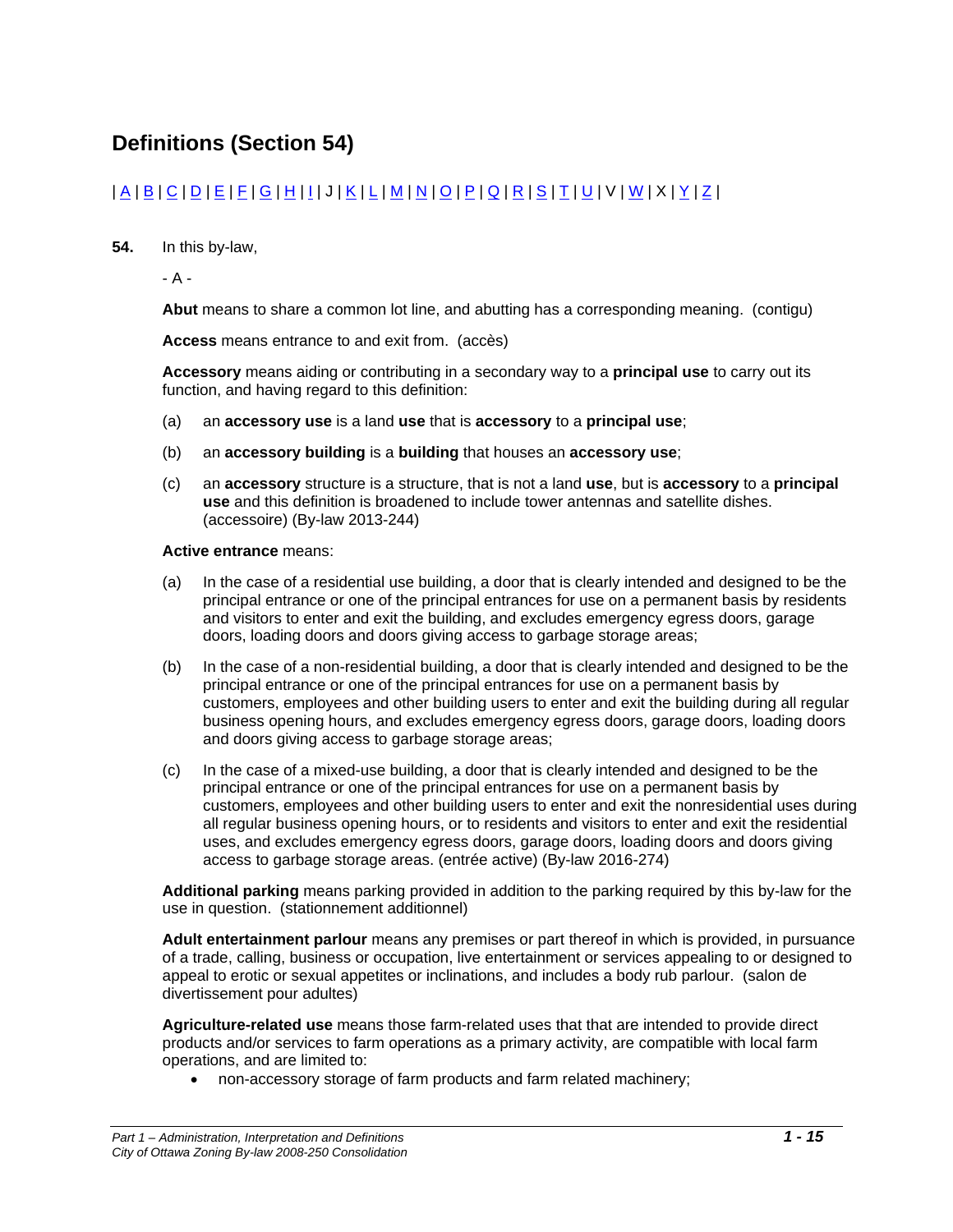• sorting or packing of farm products (utilisation liée à l'agriculture) (By-law 2021-222)

**Agricultural use** means the cultivation of the soil to produce crops and the raising of farm animals, and without limiting the generality of the foregoing includes:

- (a) the growing of crops;
- (b) nurseries, greenhouses, market gardens, orchards, vineyards, agro-forestry operations and maple syrup production;
- (c) the keeping and raising of livestock, fowl, fish, bees or fur or wool bearing animals;
- (d) farm-based home industry involving the production of value-added or value-retained products from produce grown or raised on-site;
- (e) a farm produce outlet selling agricultural products produced on the premises. (utilisation agricole) (By-law 2018-155) (By-law 2019-41) (By-law 2019-222) (By-law 2021-222)

**Amenity area** means the total passive or active recreational area provided on a lot for the personal, shared or communal use of the residents of a building or buildings, and includes balconies, patios, rooftop gardens and other similar features, but does not include indoor laundry or locker facilities. (aire d'agrément)

**Amusement centre** means an indoor entertainment facility providing for amusement, diversion or pastime, including a video game or pinball arcade; bingo hall; bowling alley; billiard hall or pool hall. (salle de jeux)

**Amusement park** means an indoor or outdoor entertainment facility providing for a range of activities and recreation, including a zoo or aquarium; electronic or mechanical rides such as a gocart track or sports adventure and participation games such as a laser tag; paintballing; batting cage; or miniature golf facility. (parc d'attractions)

**Ancillary Use** means a listed, permitted land **use** that is additional, secondary and complementary to a permitted **principal use**, but not **accessory** to the **permitted principal use**. (utilisation complémentaire)

**Animal care establishment** means an establishment for the caring, grooming and training of household pets, but does not include a **kennel** or an **animal hospital**. (établissement de soins des animaux)

**Animal hospital** means a facility:

- (a) operated by one or more licensed veterinarians and associated staff;
- (b) providing medical, surgical, grooming or similar services solely for household pets, but may include livestock where this use is permitted in a rural or industrial **zone;** and
- (c) providing shelter in conjunction with the hospital only during the period of recovery. (hôpital vétérinaire)

**Artist studio** means the workplace of an artist or craftsman, including a painter, a sculptor or a photographer, where goods including jewellery or fine art such as portraits or sculptures are produced in small quantity and may be provided for sale. (atelier d'artiste)

**Assembly area** means an **accessory** room or other **place** such as a ballroom, auditorium, party room, gaming room, or convention hall that is intended or used to accommodate people in a group; and assembly space and similar terms have a corresponding meaning. (aire de rassemblement)

**Attendant parking** means a method of motor vehicle parking that is permitted in a **hotel**, on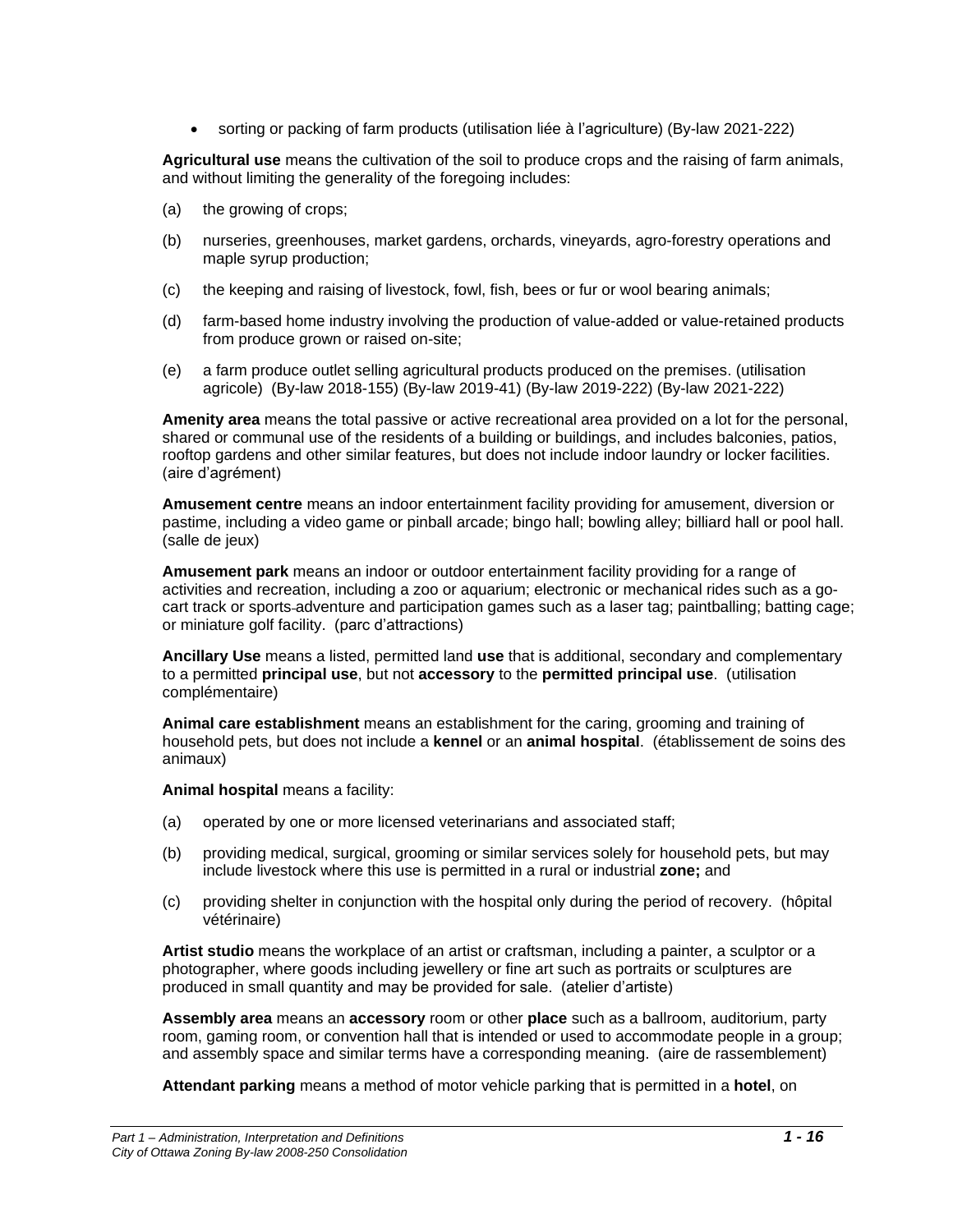commercial **parking lots** or in commercial **parking garages** only, where an on-site parking attendant is available to manoeuvre vehicles. (stationnement avec service voiturier)

**Automated Parking System** means a mechanical system which moves motor vehicles to a parking space in a parking garage without the vehicles being occupied or operated by a human being. (système automatisé de stationnement) (By-law 2016-249)

**Automobile body shop** means a **place** where motor vehicles are repainted and major or structural repairs made. (atelier de carrosserie)

**Automobile dealership** means a **place** where new or used motor vehicles other than heavy vehicles are displayed and sold at retail, rented or leased. (concessionnaire automobile)

**Automobile rental establishment** means a **place** where new or used motor vehicles other than **heavy vehicles** are rented. (agence de location d'automobiles)

**Automobile service station** means a **place** that:

- (a) has one or more service bays or facilities for a mechanic to service and repair motor vehicles other than **heavy vehicles**, which may also retail fuel and other automotive products; or
- (b) has one or more service bays which provide one or more single or specialized service product installation for motor vehicles other than **heavy vehicles** such as mufflers or oil changes; and
- (c) may include sales of motor vehicles other than heavy vehicles in association with the automobile service station. (station-service)

#### **[ top ]**

<span id="page-16-0"></span>- B -

**Bank** means a **place** that provides a range of financial services and includes a trust company or other financial institution, and may include an **accessory use bank machine**. (banque)

**Bank machine** means a **principal use** automated banking terminal activated by a bank customer to obtain cash withdrawals and other banking services, but does not include a bank machine that is **accessory** to another **use.** (guichet automatique bancaire)

**Bar** means a licensed drinking establishment, the principal business of which is to serve any sort of beverage alcohol to the **public** for consumption on the premises, and includes a pub. (bar)

#### **Basement** means:.

- (a) within the area shown on Schedule 348, that level of a **building** having more than half of its floor to ceiling height below the existing average **grade**; and
- (b) in all other parts of the City, that level of a building having more than half of its floor to ceiling height below **grade**, (sous-sol) (By-law 2015-191) (By-law 2015-281)

**Bay window** means a window with at least three panels set at different angles to create a projection from the outer wall of a **building**, and includes a bow window. (fenêtre en baie)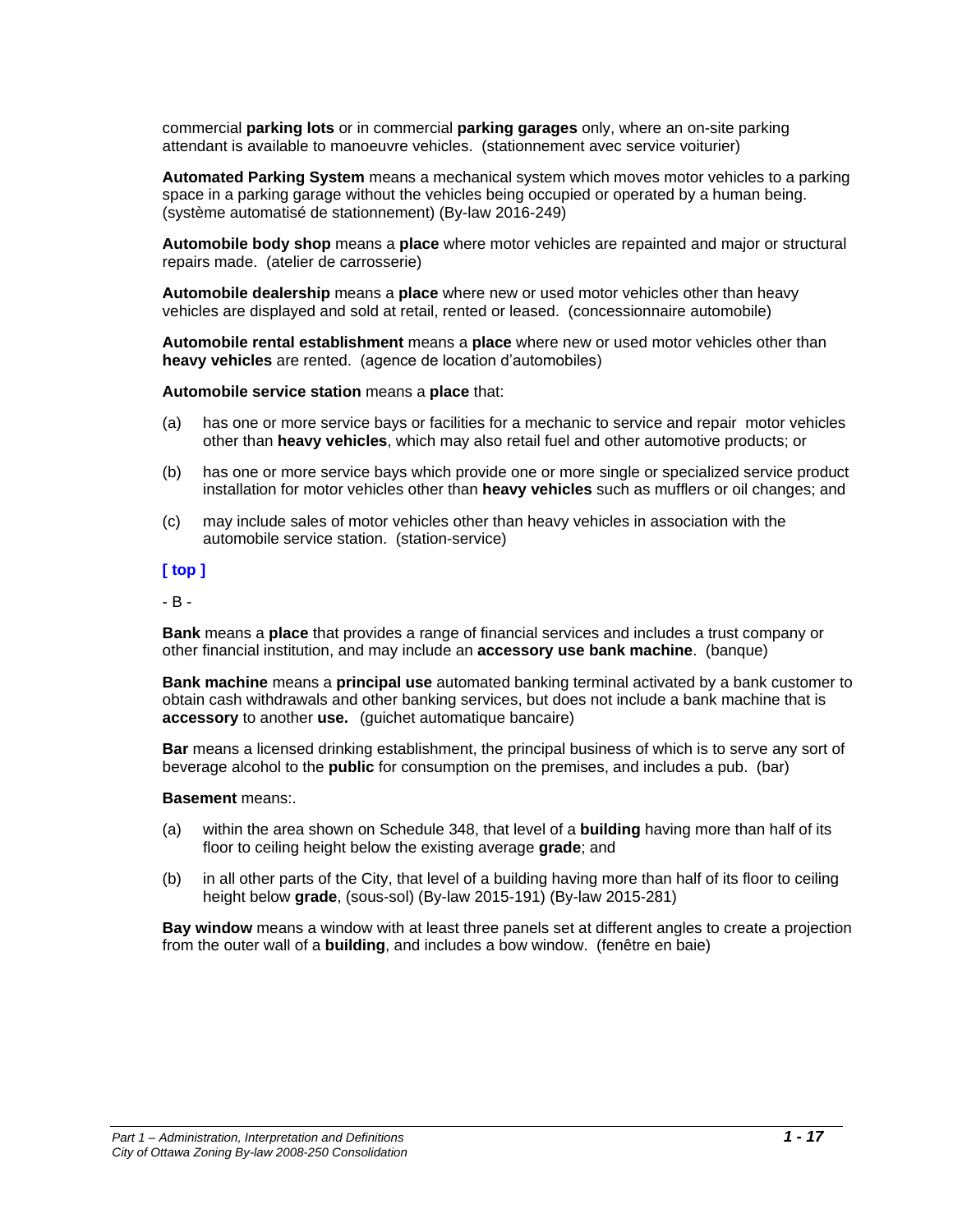**Illustration of Bay Window** 



*Bed and breakfast means a private residence within the whole of a residential use building that is operated to provide the traveling public with temporary accommodation including sleeping accommodation, meals and other connected services and facilities within the occupant's dwelling unit; and does not include a hotel. (gîte touristique) (Subject to By-law 2021-105)*

**Bedroom** means a room used or designed for use primarily for sleeping. (chambre à coucher**)** (Bylaw 2018-206)

**Broadcasting studio** means a radio or television studio. (station de diffusion)

**Building** means a **structure** that has a roof, walls and a floor that stands more or less permanently in one **place**. (bâtiment)

**Building envelope** means the three-dimensional buildable area prescribed for a **building** by the regulations of this by-law. (enveloppe de bâtiment)

#### **ILLUSTRATION OF BUILDING ENVELOPE**



**Building height** means the vertical distance between the average **grade** at the base of a main wall of the **building** and

- (a) the highest point of the roof surface, if a flat roof,
- (b) the deck line, if a mansard roof,
- (c) the mid point between the ridge if a hip, gable, shed, or gambrel roof, and the eaves of the building, excluding the eaves of any projections, or (By-law 2013-224)
- (d) the highest point of the **building** or **structure** in all other cases,

and **height** has a corresponding meaning unless otherwise defined elsewhere in this By-law. (hauteur de bâtiment)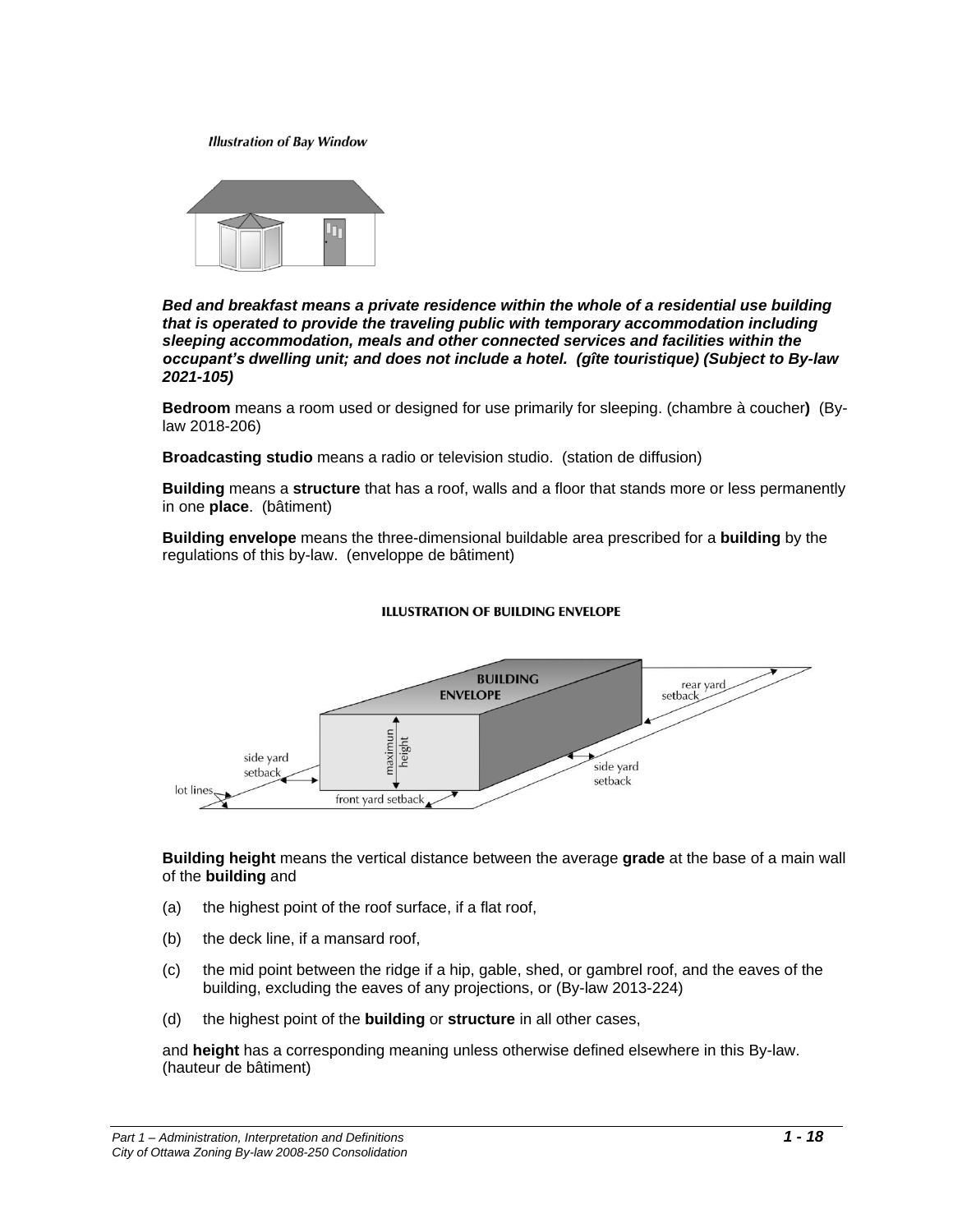#### **ILLUSTRATION OF BUILDING HEIGHT**



## **[ top ]**

<span id="page-18-0"></span>- C -

**Campground** means an establishment providing for the **public** temporary accommodation for tents, tent trailers, travel trailers, recreational vehicles and campers, but does not include a **mobile home park**. (terrain de camping)

**Cannabis Production Facility** means a facility used for the cultivation, production, processing, testing, destruction, packaging, and/or shipping of cannabis and cannabis-based products. (installation de production de cannabis) (By-law 2019-222)

**Car-sharing space** means a parking space used to park a motor vehicle provided by a car-sharing service. (place de stationnement d'autopartage)

**Car-sharing service** means a service that provides motor vehicles solely for the shared use of members of that service, and does not include an automobile rental establishment or automobile dealership. (service d'autopartage)

**Car wash** includes a conveyor-type car wash, a drive-through automatic car wash and a manual car wash. (lave-auto)

**Casino** means an indoor entertainment facility, licensed by the Ontario Lottery and Gaming Corporation, the principal business of which is gambling, and which may also include restaurants, theatres, or places of assembly as ancillary uses, as well as retail, counselling services, financial services and offices as accessory uses. (casino) (By-law 2018-173)

**Catering establishment** means a **place** where food is prepared in large quantities and is then delivered and consumed elsewhere. (établissement de traiteur)

**Cemetery** includes an **accessory** mausoleum, columbarium and crematorium, and also includes a pet cemetery. (cimetière)

**Central Area** means that area of the City described as such in the Official Plan, and more particularly shown as Area A on Schedule 1. (secteur central)

**Cinema** means a **place** where motion pictures are exhibited for **public** viewing. (cinema)

**Click and collect facility** means a delivery location where on-line purchases or other products may be picked up or returned by the consumer, and may include a retail use, retail food store and personal service business, limited to a dry-cleaning outlet. (service cliquer et collecter) (By-law 2016- 289)

**Commercial use** means any permitted **use** the primary purpose of which is to sell, lease or rent a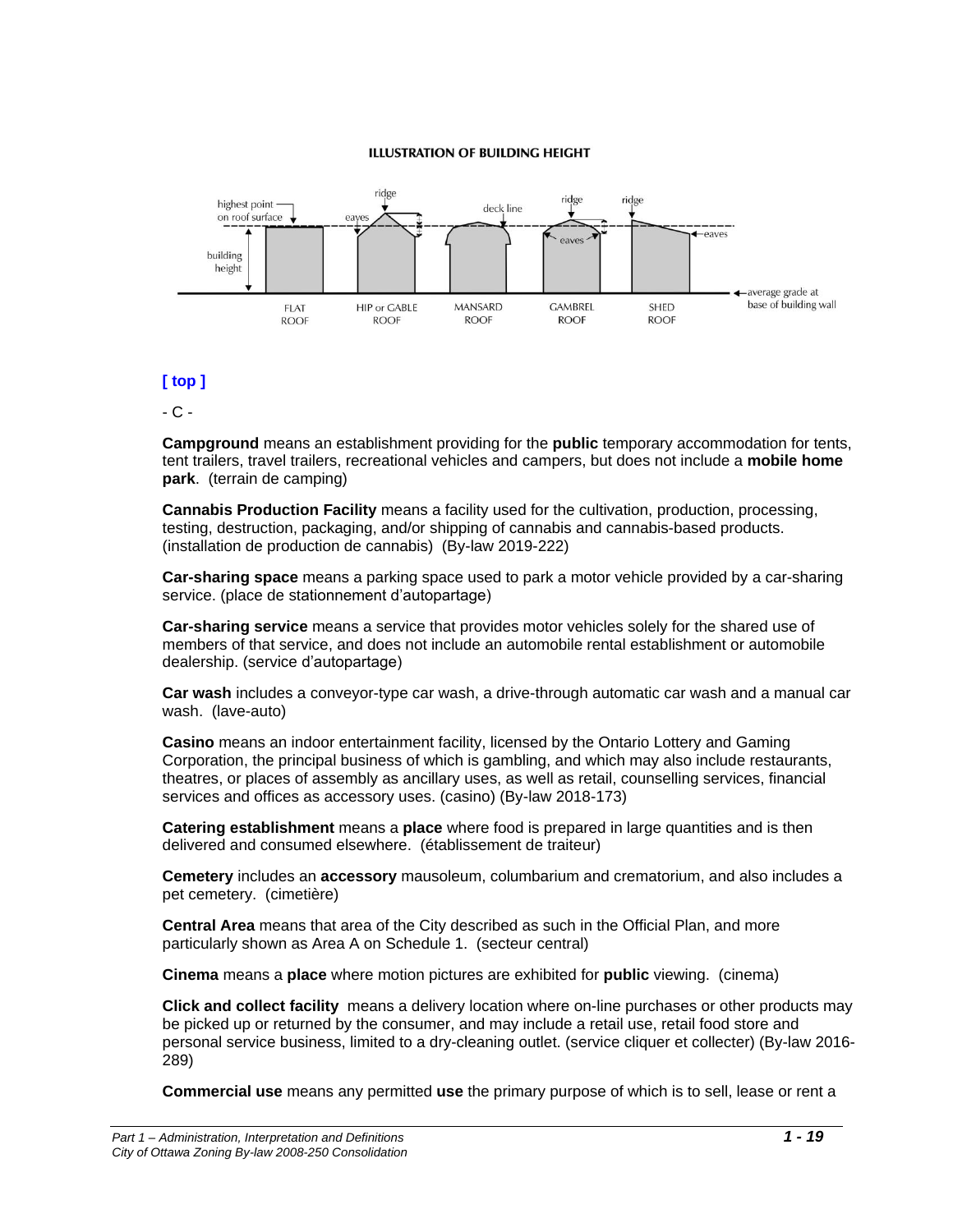product or service directly to the public, including but not limited to retail sales, entertainment services and personal or professional services, but excluding any **residential use**. (utilisation commerciale)

**Community centre** means a multi-purpose facility that offers a variety of programs of a recreational, cultural, day care, social, community service, informational or instructional nature, and may include, as a portion of it, a **medical facility**. (centre communautaire)

**Community health and resource centre** means a **place** where members of the **public** are provided with health services, social support services, cultural, social or recreational programs or life/work skills training programs and where neither overnight care nor living accommodation is available. (centre de santé et de ressources communautaire)

**Convenience store** means a **retail store** where a range of day-to-day items such as newspapers, confections, foodstuffs, sundries and other such household items are sold in small quantities. (dépanneur)

**Conversion** means the alteration of, but not demolition of a **residential use building** to increase the number of **principal dwelling units** or **rooming units,** resulting in the creation of a **use** which must be a **permitted use** in the **zone** and does not include the creation or addition of a **secondary dwelling unit**, and the converted has a corresponding meaning. (conversion) (By-law 2009-392)

**Corner side wall** means the main exterior wall of a residential use building that is not a permitted projection or an attached garage or carport, which is located closest to the corner side lot line (mur latéral d'angle) (By-law 2014-80)

**Correctional facility** includes a **place** of secure temporary detention and a **place** of secure custody such as a secure custody **group home**. (établissement correctionnel)

**Council** means the Council of the City of Ottawa. (Conseil)

**Crematorium** includes a pet crematorium. (crematorium)

#### **[ top ]**

<span id="page-19-0"></span>- D -

**Day care** means a **place** providing temporary care for any individual for a continuous period not exceeding twenty-four hours, but does not include the services of a health care practitioner. (centre de jour)

**Development** includes re-development; and develop and developing have corresponding meanings. (aménagement)

**Diplomatic mission** means a residential use building of the accredited head or member of the diplomatic mission of a recognized foreign or Commonwealth state having diplomatic or official status in Canada, and may include: (By-law 2015-190)

- (a) an **office accessory** to and in conjunction with the diplomatic residence; and
- (b) a **security hut**. (mission diplomatique)

**Display and sales area** means an area of a building which is:

- (i) accessory to a permitted use in that building;
- (ii) primarily used for the display of samples, patterns or other goods and
- (iii) wherein orders are taken for merchandise which is stored in bulk in part of that building for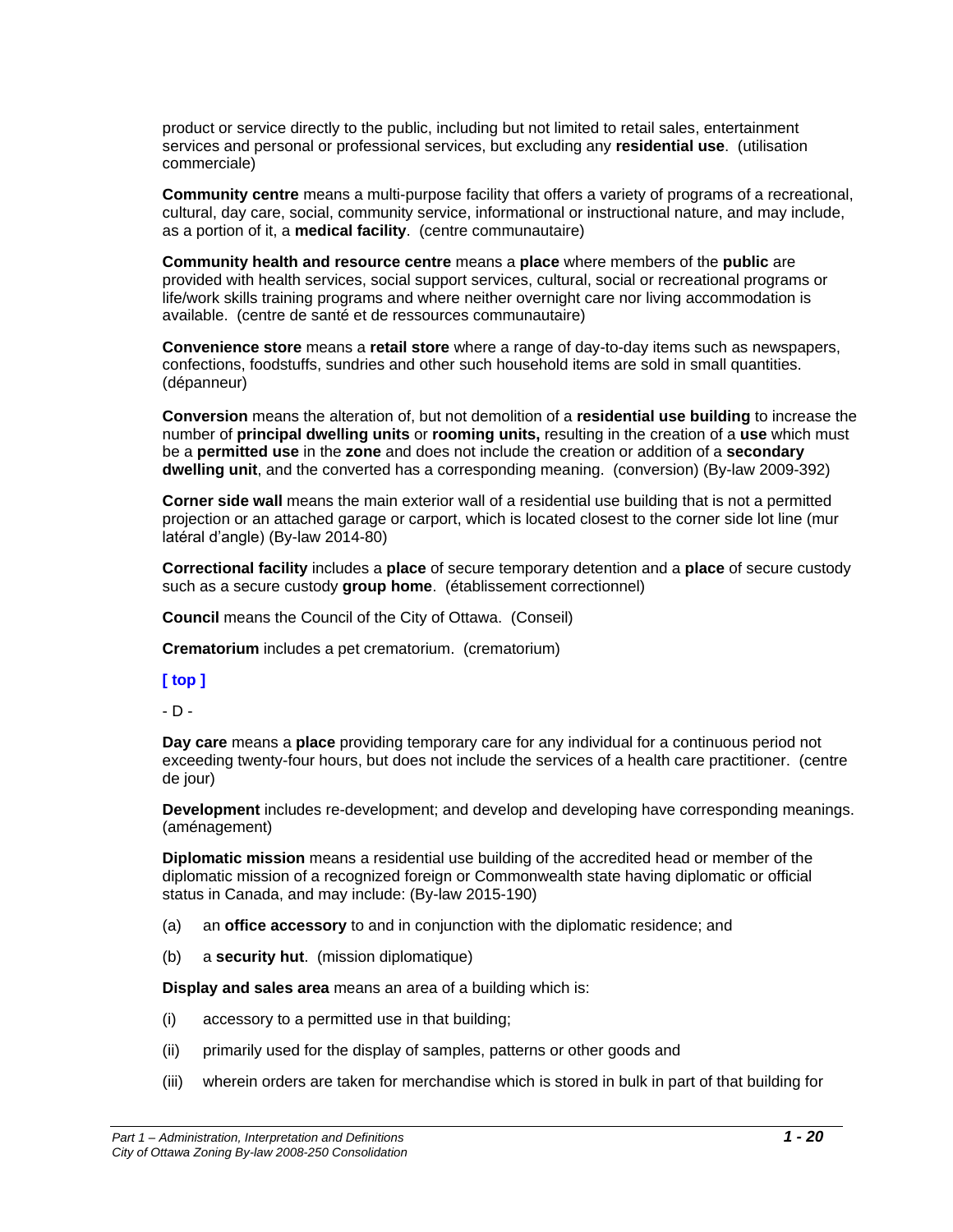future delivery to its customers. (local d'exposition et de vente)

**Dog run** means an enclosed outdoor extension of one or more dogs' individual indoor living space in association with a **kennel**. (courette)

**Drive-through facility** means a premises used to provide or dispense products or services through an attendant or a window or an automated machine, to persons remaining in vehicles that are in a designated queuing space, and may be in combination with other land uses. (service au volant)

**Driveway** means a **private way** used for vehicular access from a **parking space** or **parking lot** to a **public street**, and includes a right-of-way, or any **land** used to **access** other **land**. (entrée de cour)

**Dwelling** includes: (habitation)

- (a) **Apartment Dwelling, Low Rise** means a **residential use building** that is four or fewer **storeys** in height and contains four or more **principal dwelling units**, other than a **townhouse dwelling** or **Stacked Dwelling**. (un immeuble d'appartements de faible hauteur) (By-law 2013-54) (By-law 2012-334) (By-law 2014-189)
- (b) **Apartment Dwelling, Mid Rise** means a residential **use building** that is more than four storeys but less than ten storeys in height and contains four or more **principal dwelling units**, other than a townhouse dwelling or Stacked Dwelling. (un immeuble d'appartements de moyenne hauteur) (By-law 2014-292)
- (c) **Apartment Dwelling, High Rise** means a **residential use building** that is ten or more storeys in height and contains four or more **principal dwelling units**, other than a townhouse dwelling or Stacked Dwelling. (un immeuble d'appartements de grande hauteur) (By-law 2014-292)
- (d) **Bunk House Dwelling** means a seasonal dwelling for the housing of temporary farm workers and includes a kitchen, bathroom and communal sleeping facilities. (pavillon-dortoir)
- (e) **Coach House** means a separate dwelling unit that is subsidiary to and located on the same lot as an associated principal dwelling unit, but is contained in its own building that may also contain uses accessory to the principal dwelling. (annexe résidentielle) (By-law 2016-356)
- (f) **Detached Dwelling** means a **residential use building** that contains only one **principal dwelling unit** or **oversize dwelling unit.** (une habitation isolée) (By-law 2018-206)
- (g) **Duplex Dwelling** means a **residential use building** containing two **principal dwelling units**  that are divided horizontally. (un duplex)
- (h) **Dwelling Unit** means **a residential unit** that:
	- (i) is used or intended for use as a residential premises by one **household** and not more than three roomers or boarders; and
	- (ii) contains no more than four **bedrooms**. (un logement) (By-law 2018-206)
- (i) **Linked-detached Dwelling** means a **residential use building** containing two **detached dwelling units** that are only connected by the foundation, with each unit having lot frontage except where located within a planned unit development. (une habitation isolée à fondations reliées)
- (j) **Townhouse Dwelling** means a **residential use building** containing three or more attached **principal dwelling units** divided vertically. (une habitation en rangée) (By-law 2012-334)
- (k) **Semi-detached Dwelling** means a **residential use building** containing two attached **principal dwelling units** that are divided vertically, with each unit having lot frontage except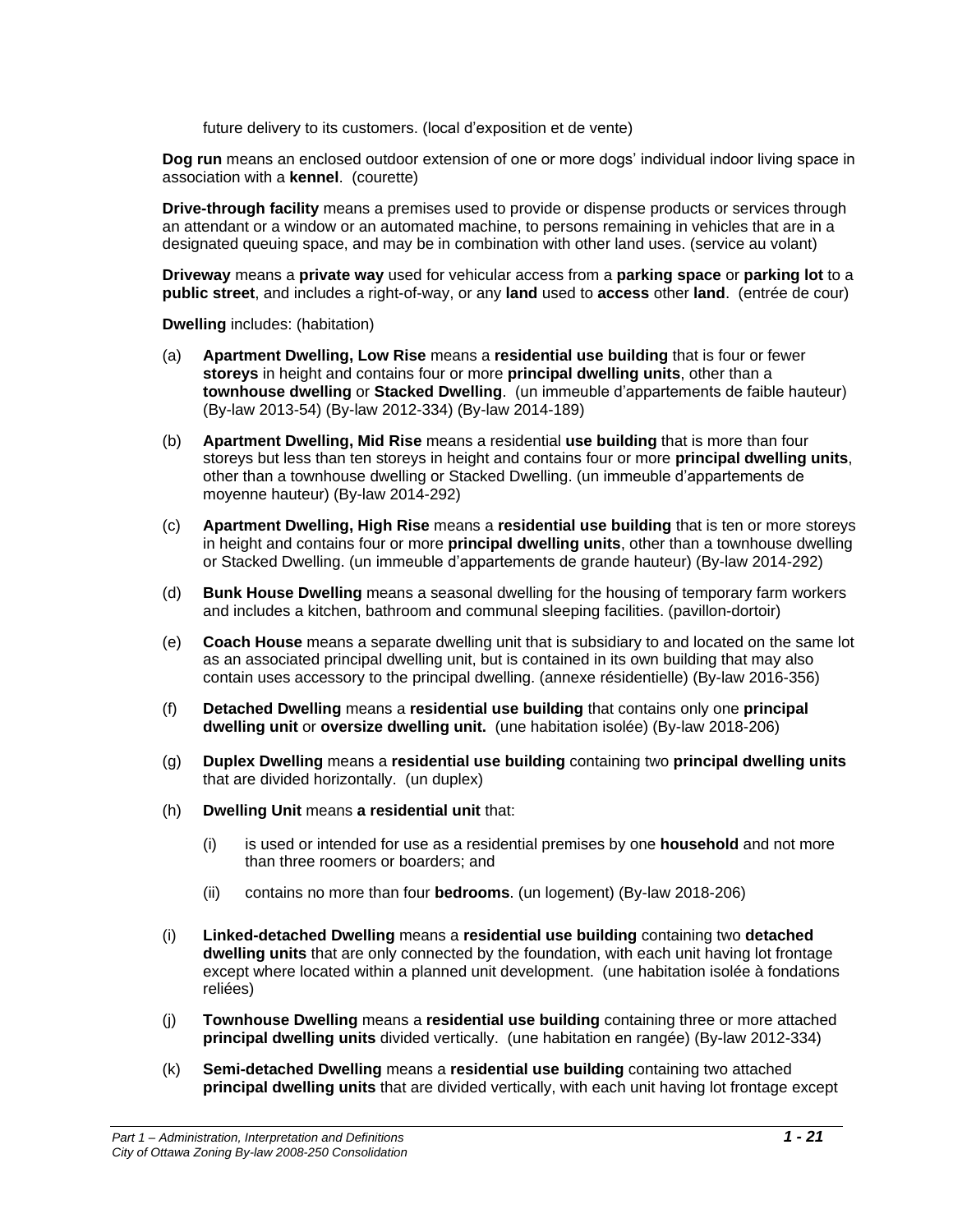where located within a planned unit development. (une habitation jumelée)

- (l) **Stacked Dwelling** means a **residential use building** of four or fewer storeys in height containing four or more **principal dwelling units** where the units are divided horizontally and vertically, and in which each **dwelling unit** has an independent entrance to the interior. (une habitation superposée) (By-law 2019-410)
- (m) **Secondary Dwelling Unit** means a separate **dwelling unit** subsidiary to and located in the same **building** as an associated **principal dwelling unit**; and its creation does not result in the creation of a **semi-detached dwelling**, **duplex dwelling**, **three-unit dwelling**. (un logement secondaire) (By-law 2014-189)
- (n) **Three-unit Dwelling** means a **residential use building** containing three **principal dwelling units** divided horizontally or a combination of horizontally and vertically. (un triplex) (By-law 2013-54)

**[ top ]**

<span id="page-21-0"></span>- E -

**Emergency service** includes police, fire, ambulance or paramedic services. (service d'urgence)

**Environmental preserve and educational area** means a natural area used for environmental research, observation and education that does not include a **building,** but may include weather protection shelters, boardwalks, observation platforms, pedestrian bridges, educational displays as well as other similar outdoor **structures** provided for incidental or complementary leisure activities such as hiking and bird watching. (aire de conservation et d'éducation environnementale)

**Equestrian establishment** means a commercial establishment where horses are housed or boarded and are available for riding, riding instruction, agility training or jumping. (centre équestre)

**Existing** means existing as of the date of the enactment of the provision that contains that word. (existant, actuel, en vigueur)

## **[ top ]**

<span id="page-21-1"></span>- F -

**Façade** means all exterior wall surfaces facing a lot line that abuts a public street, and includes any doors, garage doors or windows set into such walls, as well as any articulation between such walls. (By-law 2020-289)

**Fairground** means **lands** where fairs, circuses or exhibitions are held primarily outdoors, and includes any **accessory** and temporary **buildings**. (champ de foire)

**Flood fringe** means the outer portion of the flood plain between the floodway and the limit of the regulatory flood. Flood depths and velocities are generally less severe in the flood fringe than those experienced in the floodway. (zone périphérique) [OMB File PL090070 issued on May 22, 2009] (By-law 2009-161)

**Flood plain** has the same meaning as it has under the Conservation Authorities Act, and the regulations made under that Act, both as amended or re-enacted from time to time. (plaine inondable)

**Flood proofed** means those established technical measures for buildings, structures or properties prone to flooding, which are implemented to reduce or eliminate flood damage. Flood proofed nonresidential uses and alterations to existing non-conforming uses may incorporate wet passive measures. (protégé contre les inondations) [OMB File PL090070 issued on May 22, 2009] (By-law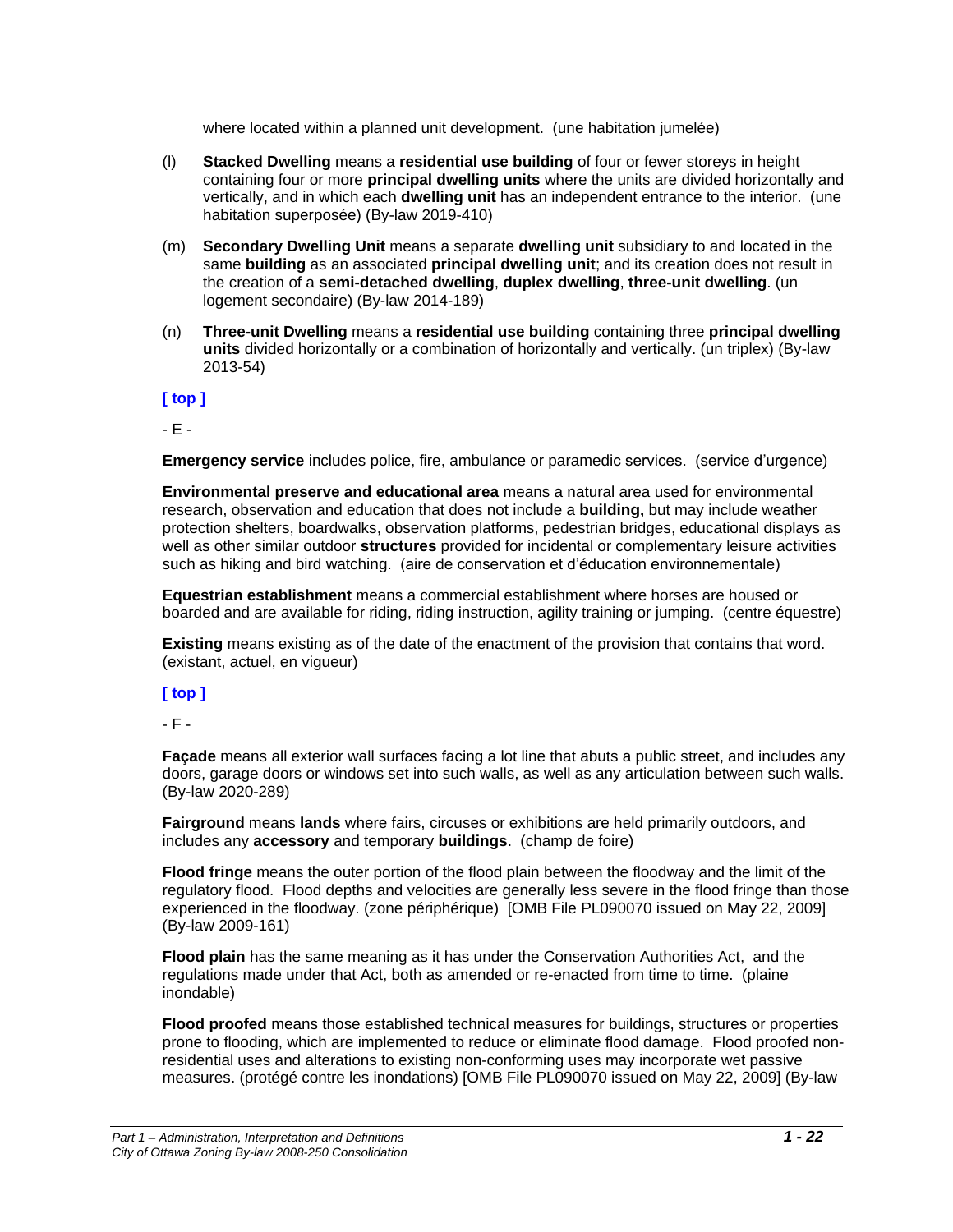2009-161)

**Flood way** –means the channel of a watercourse and the inner portion of the flood plain where flood depths and velocities are generally higher than those experienced in the flood fringe. The floodway represents that area required for the safe passage of flood flow and/or that area where flood depths and/or velocities are considered to be such that they pose a potential threat to life and/or property damage. (canal de crue) [OMB File PL090070 issued on May 22, 2009] (By-law 2009-161)

**Floor space index** means the ratio of the gross floor area of a building to the total area of the lot on which the building is located. (rapport plancher-sol) (By-law 2008-326)

**Footprint** means the area of the ground floor of a building, measured from the exterior of the outermost walls, including an attached garage but excluding any projections. (l'empreinte) (By-law 2016-356)

**Forestry operation** means **land used** for the **development**, management and cultivation of timber resources grown on-site and may include the establishment of an **accessory** portable sawmill. (opération forestière)

**Frontage** means that part of a **lot** that **abuts** an improved **public street.** (façade de terrain)

**Front wall** means that part of the exterior front-facing façade of a residential use building that is not a permitted projection or an attached garage or carport, that is located closest to the front lot line. (mur avant) (By-law 2020-289)



**Front yard parking** means a parking space located between the building and any street lot line, that is located in the front yard or corner side yard, and that may be accessed by an undersized driveway but the front yard parking space itself is not a driveway. (By-law 2020-289)

**Funeral home** includes an **ancillary** visitation centre and place of worship, and may also include a **crematorium** and **cemetery**. (salon funéraire)

**[ top ]**

<span id="page-22-0"></span>- G -

**Garden centre** means an outdoor or indoor area used primarily for the display and retail sales of plants, gardening and landscaping supplies and equipment. (centre de jardinage)

**Gas bar** means a **place** that retails automotive fuel along with small amounts of other automotiverelated products such as pre-packaged motor oil or windshield washer anti-freeze, and may include the **accessory** sale of convenience items or food. For the purpose of this definition, an electric vehicle charging station accessory to a parking space is not a Gas Bar (poste d'essence) (By-law 2020-299)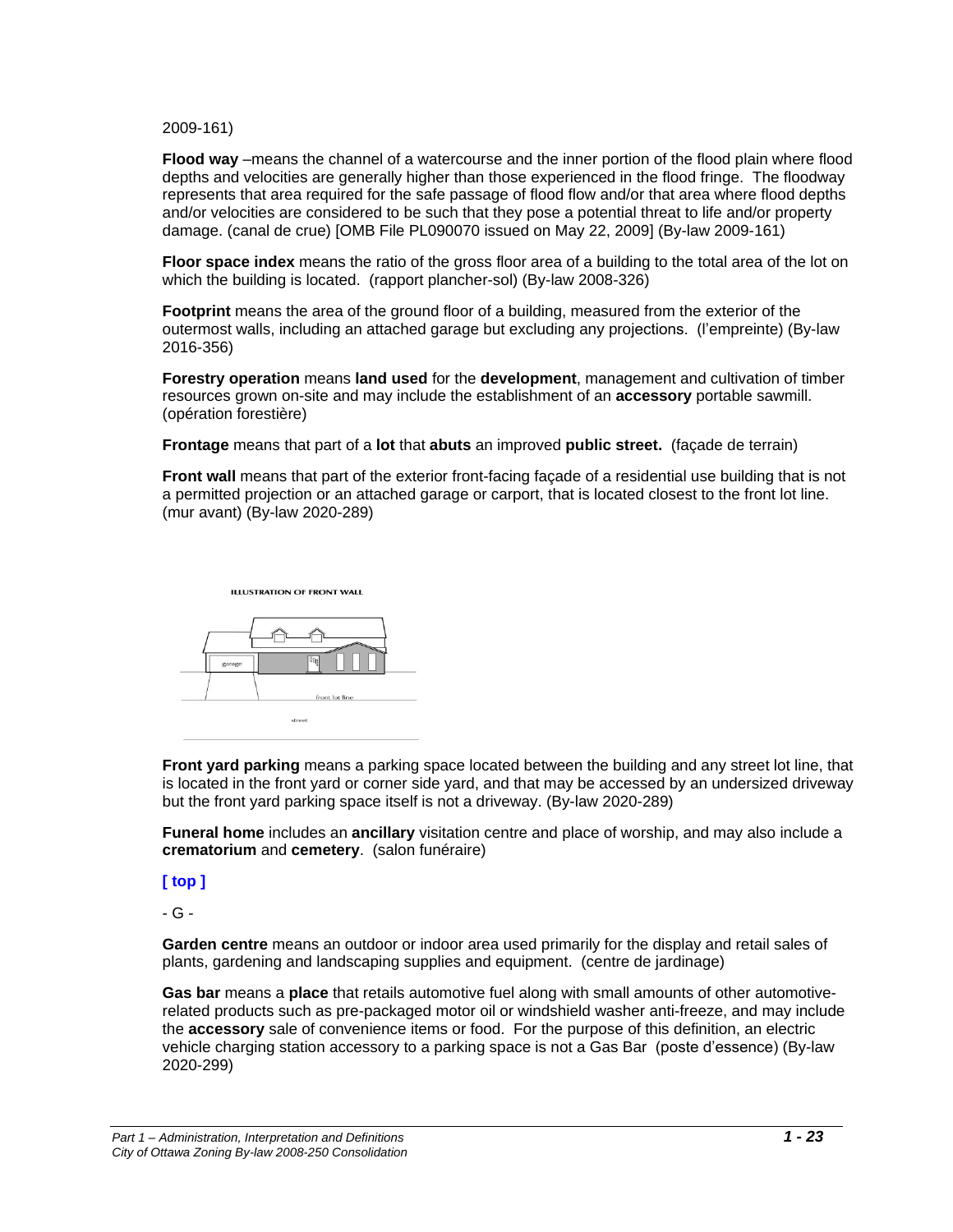**Golf course** includes an outdoor golf driving range. (terrain de golf)

**Grade** means the average elevation of the finished level of the ground adjoining all the walls of a **building**. (niveau du sol)

**Gross floor area** means the total area of each floor whether located above, at or below grade, measured from the interiors of outside walls and including floor area occupied by interior walls and floor area created by bay windows, but excluding;

- (a) floor area occupied by shared mechanical, service and electrical equipment that serve the building (By-law 2008-326)
- (b) common hallways, corridors, stairwells, elevator shafts and other voids, steps and landings; (By-law 2008-326) (By-law 2017-302)
- (c) bicycle parking; motor vehicle parking or loading facilities;
- (d) common laundry, storage and washroom facilities that serve the building or tenants;
- (e) common storage areas that are accessory to the principal use of the building; (By-law 2008- 326)
- (f) common amenity area and play areas accessory to a principal use on the lot; and (By-law 2008-326)
- (g) living quarters for a caretaker of the building. (surface de plancher hors oeuvre brute)

**Gross leasable floor area** means the total floor area designed for tenant occupancy and exclusive **use**, measured from the interiors of outside walls excluding floor area occupied by party walls and excluding:

- (a) floor area occupied by mechanical, service and electrical equipment that serve the **building**;
- (b) hallways; corridors; stairwells, elevator shafts and other voids; steps and landings;
- (c) pedestrian malls serving as a common area between stores;
- (d) administration or management **offices;**
- (e) bicycle parking; motor vehicle parking or loading facilities;
- (f) common washroom facilities that serve the **building** or tenants;
- (g) storage areas that are **accessory** to the **principal use** of the **building;** and
- (h) living quarters for a caretaker of the **building**. (superficie brute de location)

**Ground floor** means that floor at or nearest **grade.** (rez-de-chaussée)

**Group home** means a supervised residential use building in which three to ten persons, exclusive of their dependants and of any staff, live as a group in a single housekeeping establishement, and where residents require support or supervision on a daily basis, but excludes correctional facilities and shelters. (foyer de groupe) (By-law 2014-94) (By-law 2018-206)

## **[ top ]**

<span id="page-23-0"></span>- H -

**Heavy equipment and vehicle sales, rental and servicing** includes the sale, rental, servicing and **accessory** storage of **heavy vehicles** including farm vehicles or equipment, and transport trucks or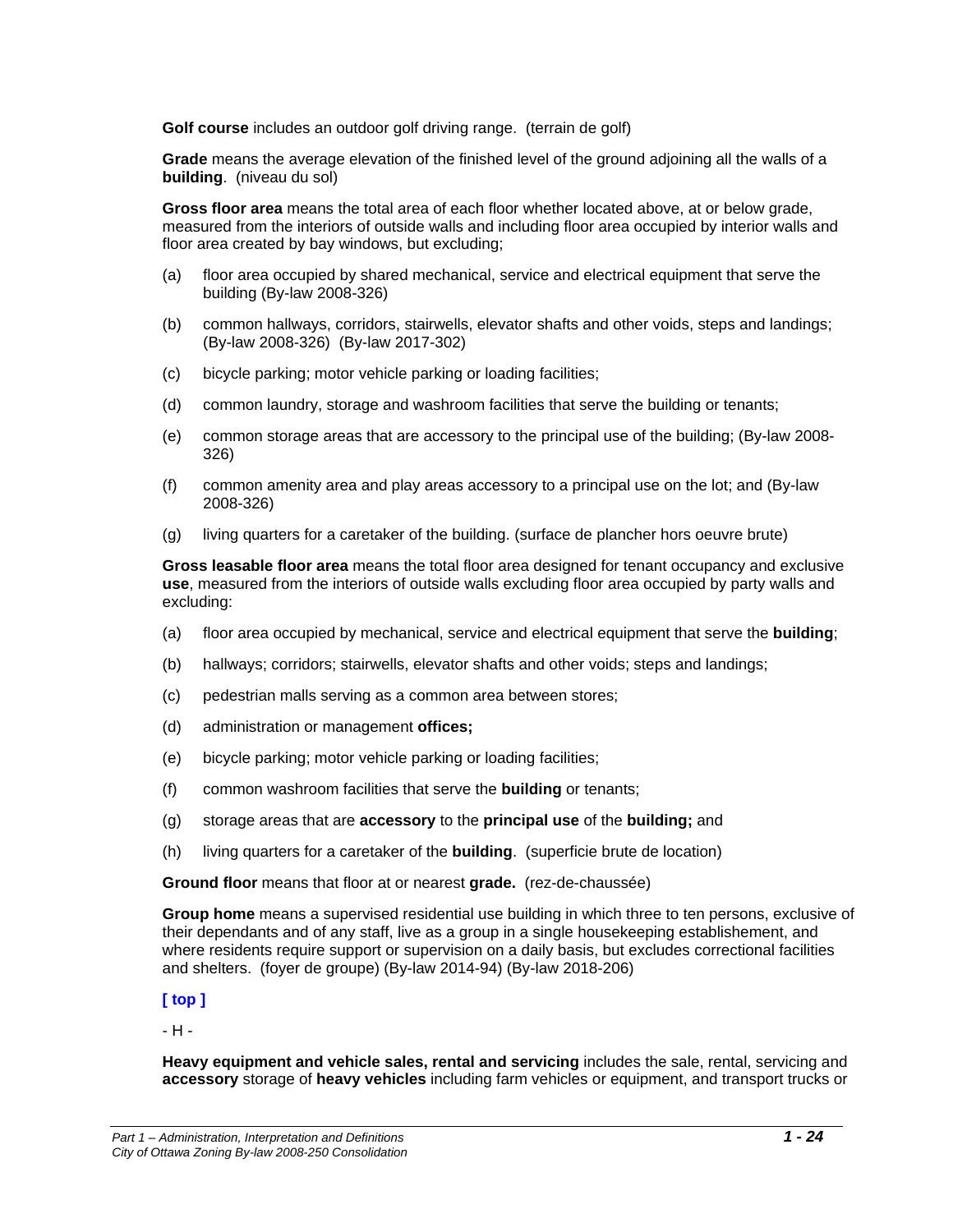trailers. (vente, location et entretien de matériel et de poids lourds)

#### **Heavy industrial use** means:

- (a) the manufacture or processing of products from raw materials; or
- (b) the production or use of flammable, explosive or other hazardous materials; and,
- (c) the storage of these products and materials. (utilisation d'industrie lourde) (By-law 2010-307) (By-law 2010-237)

**Heavy vehicle** means a commercial motor vehicle as defined in the Highway Traffic Act, as amended or re-enacted from time to time, and includes a bus and any other passenger motor vehicle with capacity for more than ten passengers, fire apparatus, road-building machine or farm vehicle as defined in that Act, and all other types of construction equipment, but excludes a motor vehicle. (poids lourd) (By-law 2010-377)

**Home-based business** means one or more businesses operated by a resident as secondary and subordinate **uses** to a residence or farm, and includes a home-based day care. (entreprise à domicile)

#### *Hotel includes a motel, a motor hotel and an apartment hotel. (hôtel) (Subject to By-law 2021- 105)*

**Household** means a person or group of people who:

- (a) may or may not be related;
- (b) live together as a single housekeeping establishment; and
- (c) exercise a meaningful degree of collective decision-making and responsibility for the management of the interior of the residential unit. (ménage) (By-law 2018-206)

**Hydronic Heater** means a manually loaded solid fuel burning device that is located outdoors or in a structure not used for human habitation, and is used for the heating of buildings, water or other such purpose on the same lot. (chauffage hydronique**)** (By-law 2012-344)

## **[ top ]**

<span id="page-24-0"></span>- I -

**Instructional facility** means a business that provides practical instruction or training in an art, hobby, skill or trade; and includes things commonly referred to as a dance or music school or studio, a computer training facility, an art or craft school or studio, a martial arts school and any other similar school or similar studio. (établissement d'instruction)

## **[ top ]**

<span id="page-24-1"></span>- K -

**Karaoke bar** – means a **place of assembly** composed of private rooms that may be reserved by groups of people to undertake karaoke. (karaoké) (By-law 2017-148)

**Kennel** means a **building, structure** or premises or portion of any of the foregoing, used for the overnight boarding or raising of more than three dogs over the age of 20 weeks, or more than five cats over the age of 20 weeks and which may include any of the activities permitted as part of an **animal care establishment**. (chenil) (By-law 2017-302)

**Kennel structure** includes dog pens, **dog runs** and other dog enclosures, but excludes perimeter fencing of the site. (structure de chenil)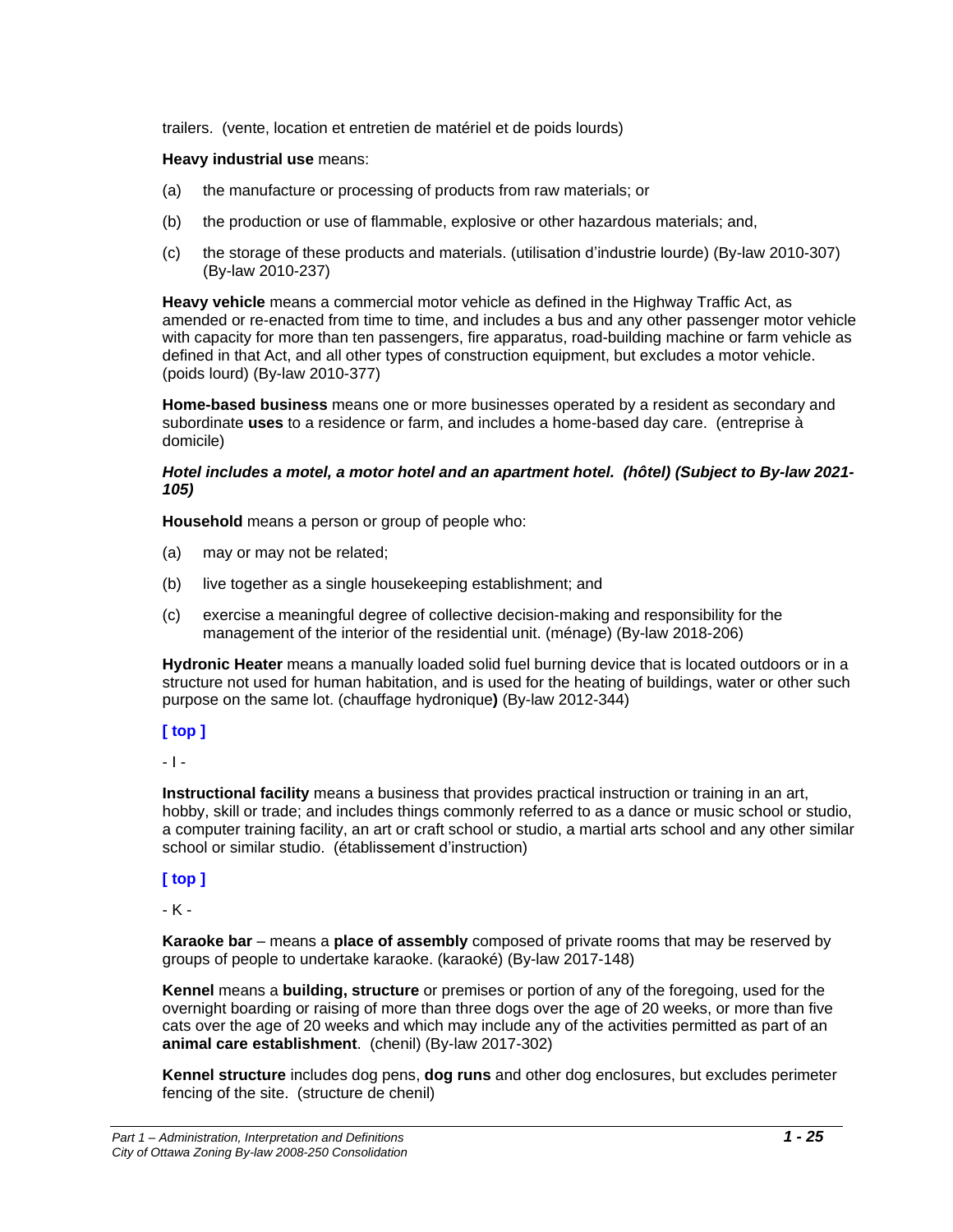## **[ top ]**

<span id="page-25-0"></span>- L -

**Land** includes land under water. (bien-fonds)

**Landscaped area** means that part of a lot located outdoors that is used for the placement of any or a combination of the following elements: (By-law 2014-94) (By-law 2020-289)

- (a) **soft landscaping** consisting principally of organic materials and vegetative in-ground plantings such as trees, shrubs, hedges, ornamental flowers and grasses, and may also include some accessory ground cover, such as riverwash stone, mulch or similar pervious material located in and around plantings, and in the case of any residential or non-residential lots developed with uses other than outdoor recreational uses, excludes non-organic surfaces including artificial grass; and "softly-landscaped area" has the corresponding meaning; (By-law 2020-289)
- (b) **hard landscaping** consisting of non-vegetative materials such as brick, pavers, rock, stone, concrete, tile and wood, excluding driveways, and any area used for parking, and including such features as a walkway, patio, deck or in-ground pool; and (By-law 2020-289)
- (c) **architectural elements** consisting of decorative fencing, walls, sculptures, gazebos, trellises, planters, benches and other similar features. (espace paysagé)

**Landscaped buffer** means a landscaped area located inside and along the perimeter of a lot intended to screen or separate land uses or incidental uses of land, either from one another or from a public street, and soft landscaped buffer, and buffer strip have corresponding meanings. (zone tampon paysagée) (By-law 2020-289)

**Library** means a **public,** lending library. (bibliothèque)

#### **Light industrial use** means;

- (a) the manufacture from previously prepared materials of finished parts or finished products;
- (b) factory or assembly-line processes that involve the manufacture, processing, assembly or packaging of finished parts or finished products made from previously prepared materials; or
- (c) the repair or servicing of such products. (utilisation d'industrie légère) (By-law 2010-237)

**Livestock units** means the equivalent values for various types of animals and poultry based on manure production and production cycles as set out in the minimum distance separation formulae of the Province of Ontario Ministry of Agriculture and Food. (unité animale)

**Loading space** means an off-street space or berth used for loading or unloading people or things from a motor vehicle. (place de chargement)

**Lot** means all contiguous **land** under one ownership and includes:

- (a) **corner lot** which means a **lot** situated at the intersection of two or more **streets** or at the intersection of two parts of the same **street,** which parts have an interior angle of intersection of not more than one hundred and thirty-five degrees (135°);
- (b) **through lot** which means a **lot** bounded on two opposite sides by **streets**, provided that if any **lot** qualifies both as a through lot and a **corner lot** as defined herein, such **lot** is considered to be a **corner lot** for purposes of applying the zoning by-law; and
- (c) **interior lot** which means a **lot** other than a **corner lot** and a **through lot.** (lot)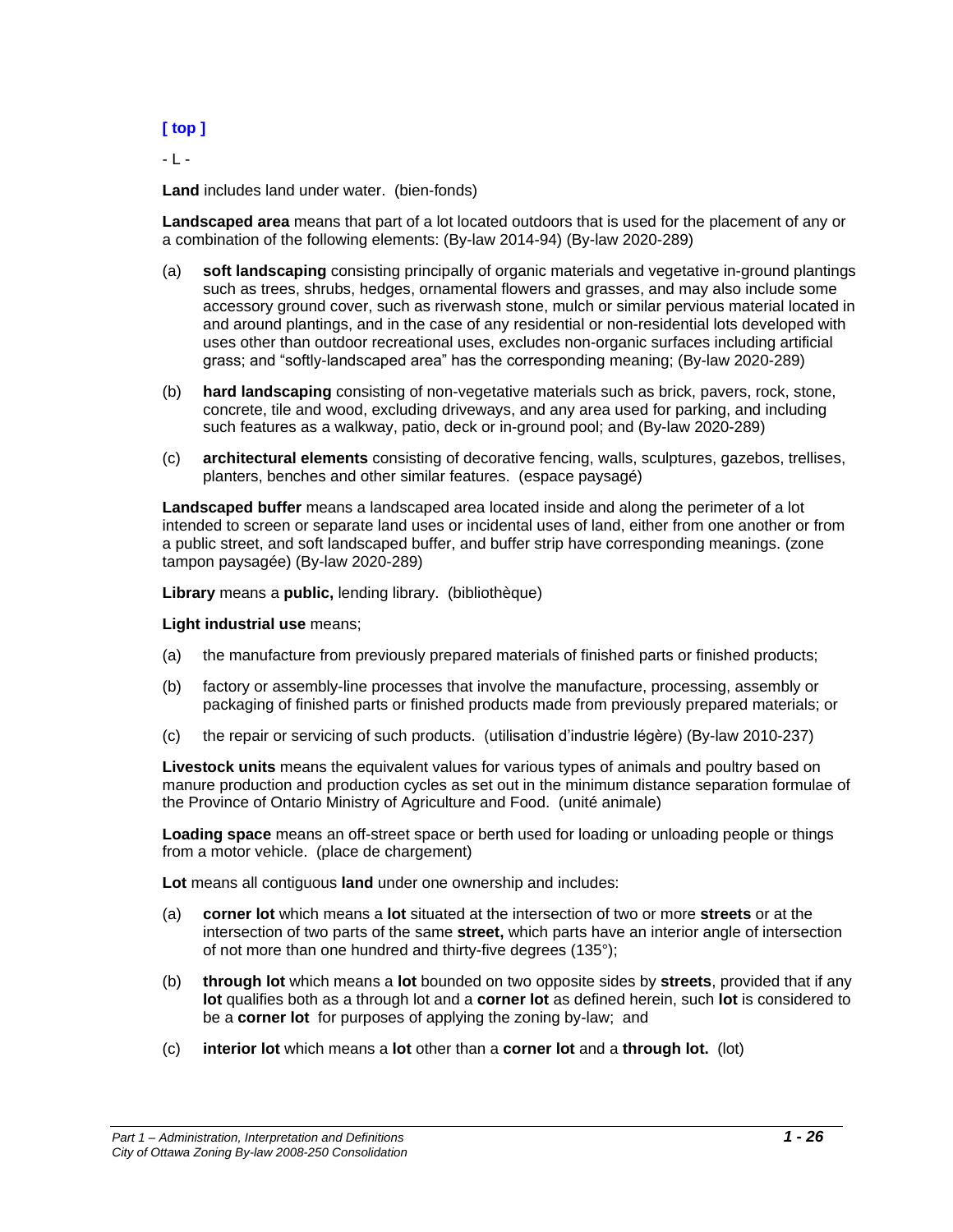#### **ILLUSTRATION OF LOT TYPES**

#### **ILLUSTRATION OF CORNER LOT** ON A SINGLE STREET



![](_page_26_Figure_3.jpeg)

**Lot coverage** means that part of a **lot** covered by **building** but does not include:

- (a) an eaves or eaves trough or any other feature that is located at or above the ceiling of the first **storey;** or
- (b) any projection permitted under Section 65. (surface construite)

![](_page_26_Figure_7.jpeg)

## **ILLUSTRATION OF LOT DEPTH**

**Lot depth** means the horizontal distance measured between the midpoint of the **front lot line** and the midpoint of the **rear lot line.** (profondeur du lot)

**Lot line** means the boundary of a lot, and includes:

- (a) **front lot line** which means that lot line, not including a corner lot line, which abuts a street for the shortest distance, whether or not that line jogs or curves, and extending between the side lot lines, more or less for the full width of the lot, and where more than one such lot line exists, means a lot line which abuts the same street as the front lot line of an abutting lot; (By-law 2008-462)
- (b) **rear lot line** which means the lot line furthest from and opposite the front lot line but if there is no such line, that point furthest from and opposite the front lot line; and
- (c) **side lot line** which means a lot line other than a front lot line, a corner lot line, or a rear lot line. (By-law 2008-462)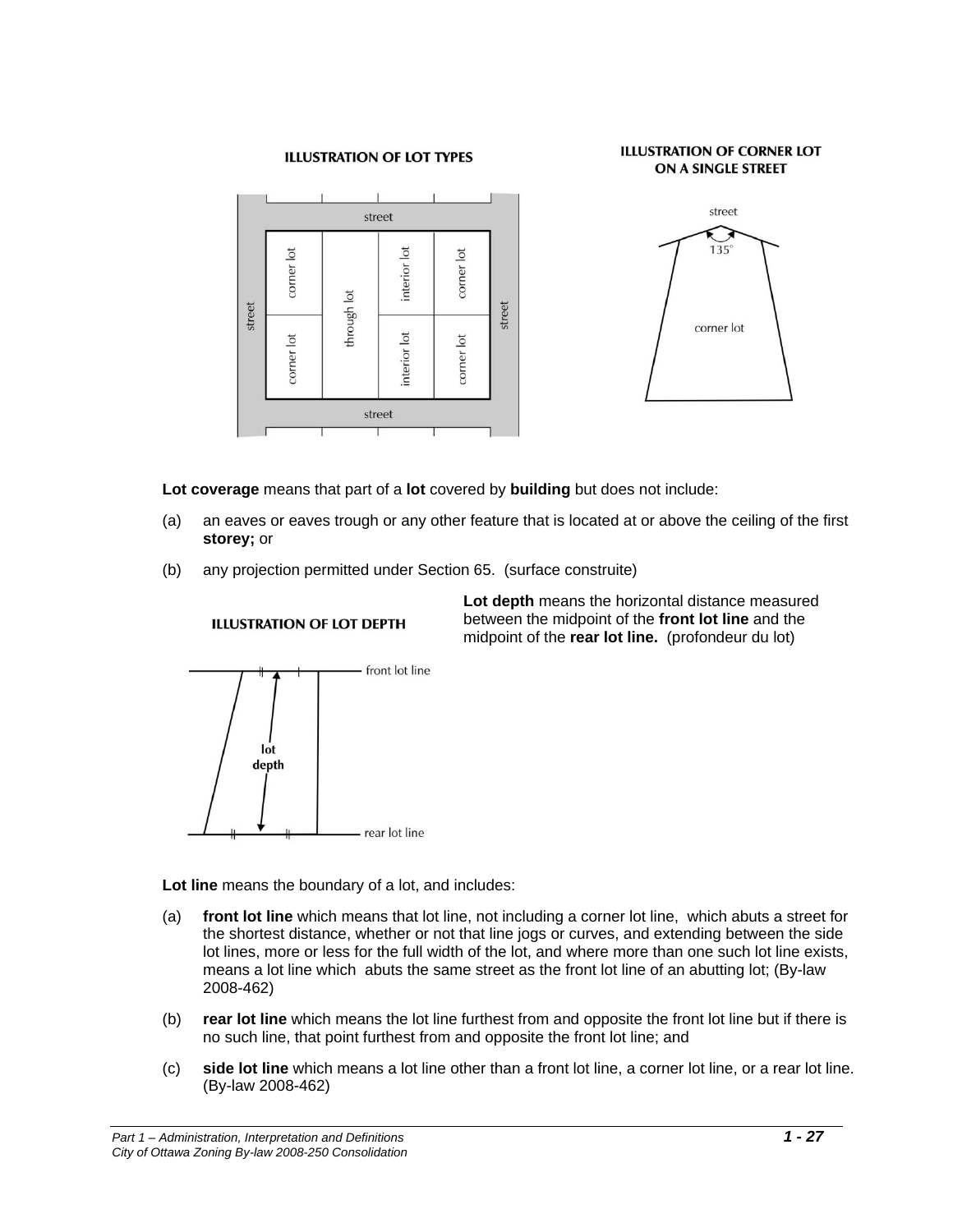(d) **corner lot line** which means that lot line that abuts a street and is also one line of a conveyed corner sight triangle, or a sight triangle included as part of a road on a plan of subdivision. (ligne de lot) (By-law 2008-462)

![](_page_27_Figure_1.jpeg)

**Lot width** means the horizontal distance between the **side lot lines** measured at right angles to the lot depth, from a point that is equal to the **front yard setback** requirement for the zone. (largeur de lot)

## **[ top ]**

<span id="page-27-0"></span>- M -

**Marine facility** means a **principal use** facility located within or **abutting** a water body, that is designed and intended to moor, berth or store boats or other watercraft, and includes a boat launch, boat lift, pier, dock, wharf or boathouse and does not include space for human habitation or a commercial service or repair operation. (installation nautique)

**Medical facility** means a **place** where a medical doctor, dentist or other legally qualified health care practitioner has his or her practice, and includes a medical or dental laboratory. (clinique)

**Mezzanine** means a **storey** that forms a partial level of a **building,** such as a balcony. (mezzanine)

**Military and police training facility** includes outdoor facilities such as shooting ranges, driving circuits, obstacle courses and equipment testing areas and may also include as an **ancillary** or **accessory use** indoor facilities such as a **training centre**, **place of assembly** or **research and development centre.** (établissement de formation militaire et policière)

**Mineral extraction operation** includes a pit, quarry or underground mining operation and aggregate related uses including an asphalt plant and a concrete batching plant. (entreprise d'extraction de minerai) (By-law 2010-307)

**Mixed use building** means a form of development in which a building contains both residential and non-residential uses, and mixed use development has the same corresponding meaning (bâtiment à utilisations polyvalentes) (By-law 2010-123)

**Mobile home** means a residence that is designed and manufactured to be transported on its own chassis and is equipped for year-round occupancy. (maison mobile)

**Mobile home park** means two or more occupied **mobile homes** housed on the same **lot,** but does not include a **campground** or **mobile homes** permitted to locate on the same lot in an AG-Agricultural Zone. (parc de maisons mobiles)

**Mobile home site** means an area of **land** within a **mobile home park** that is designed to accommodate one **mobile home.** (emplacement de maison mobile)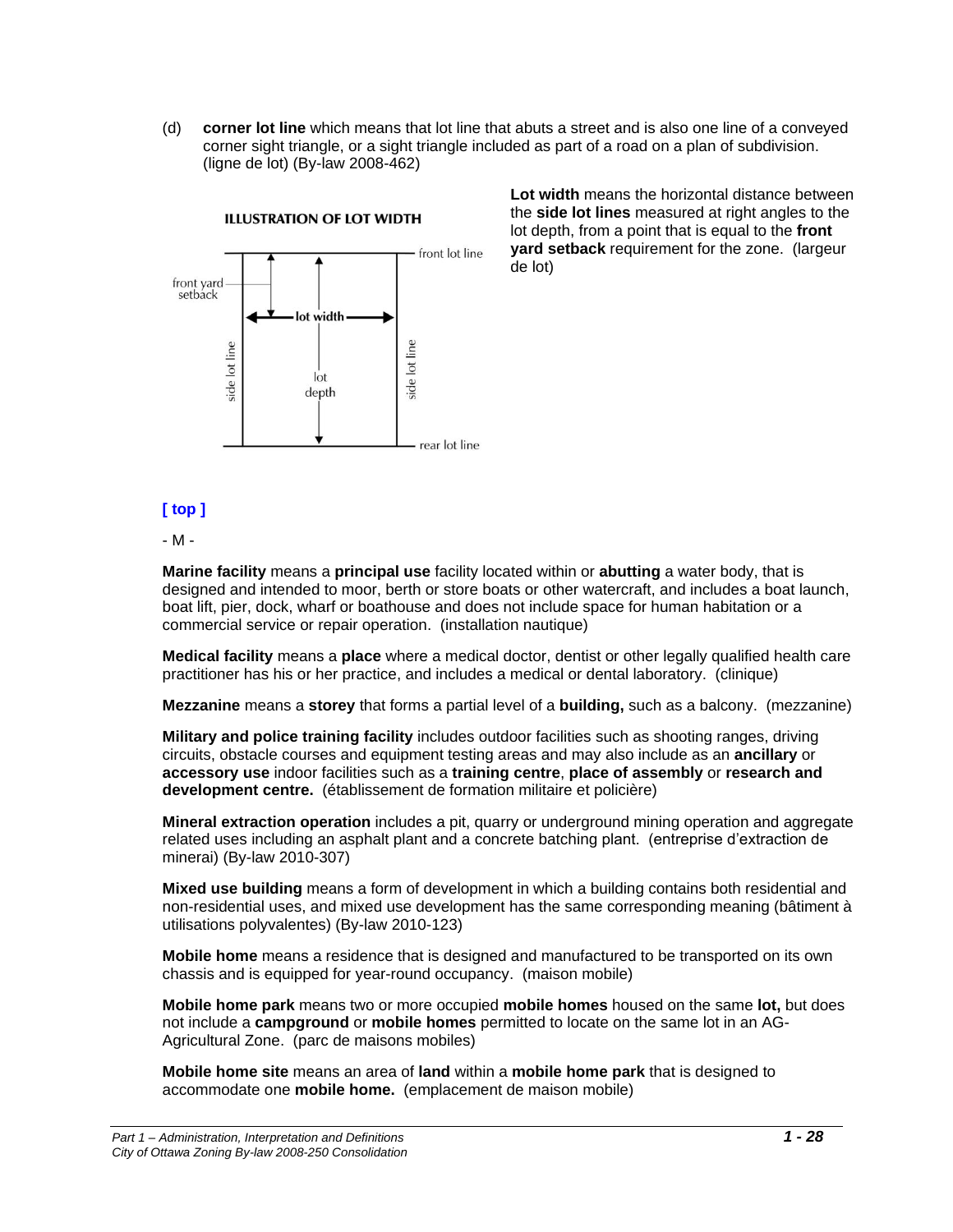**Motor vehicle** includes an automobile, motorcycle, recreational vehicle, motorized boat, motorized snow vehicle and any other vehicle propelled or driven otherwise than by muscular power, but excludes a **heavy vehicle**. (véhicule à moteur)

**Municipal** means the City of Ottawa, and municipality has a corresponding meaning. (municipal)

**Municipal service centre** means a client service centre operated by the City of Ottawa and may include a community police centre. (centre de services municipaux)

**Museum** includes a **public** art gallery or a **public** archives. (musée)

#### **[ top ]**

<span id="page-28-0"></span>- N -

**Nightclub** means a place where food or drink may be served and has an open floor area used for dancing to music, and viewing musical performances or other forms of entertainment. (boîte de nuit) (By-law 2008-343)

**Non-complying** means a **use** of **land** that is listed as a **permitted use** in the **zone** in which it is located, but which enjoys a limited immunity from the regulatory provisions of the by-law because the law analogous to Section 34.(9), *Planning Act (R.S.O. 1990)*, but applicable to the regulation of site conditions rather than use, protects the existing site conditions as long as those site conditions are not changed. (non respectueuse)

**Non-conforming** means a **use** of land that is not listed as a **permitted use** in the **zone** in which it is located but which is tolerated because Section 34.(9), *Planning Act (R.S.O. 1990)* allows it to continue so long as the **use** is not changed or discontinued from the date when the zoning by-law was passed. (non conforme)

**Non-residential building** means a form of development in which a building contains any type or combination of permitted non-residential uses, and non-residential development has the same corresponding meaning (bâtiment non residential) (By-law 2010-123)

**Normal high water mark** means the mark made by the action of water under natural conditions on the shore or bank of a watercourse or waterbody, the action having been so common or usual or so long continued that it has created a distinction in the general terrestrial vegetation, in changes in soil characteristics or by the edge of some embankment particularly scored by the action of water. It is a variable line in characteristic indicators and distinctiveness, and it is identified by the consideration of all visible evidence, not alone by one indicator, as located by an Ontario Land Surveyor. (laisse des hautes eaux ordinaire)

## **[ top ]**

<span id="page-28-1"></span> $-$  O  $-$ 

**Office** means a **place** used by an agency, business or organization for:

- (a) the transaction of administrative, clerical, data processing or management business;
- (b) the practice of a profession other than a **medical facility**; or
- (c) the provision of government or social services and other similar services. (bureau)

**Official Plan** means the Official Plan of the City of Ottawa, as amended from time to time. (Plan officiel)

**On-farm diversified use** means a use that is ancillary to the principal agricultural use of a property, and includes but is not limited to educational displays, veterinary clinic, restaurant, bakery, retail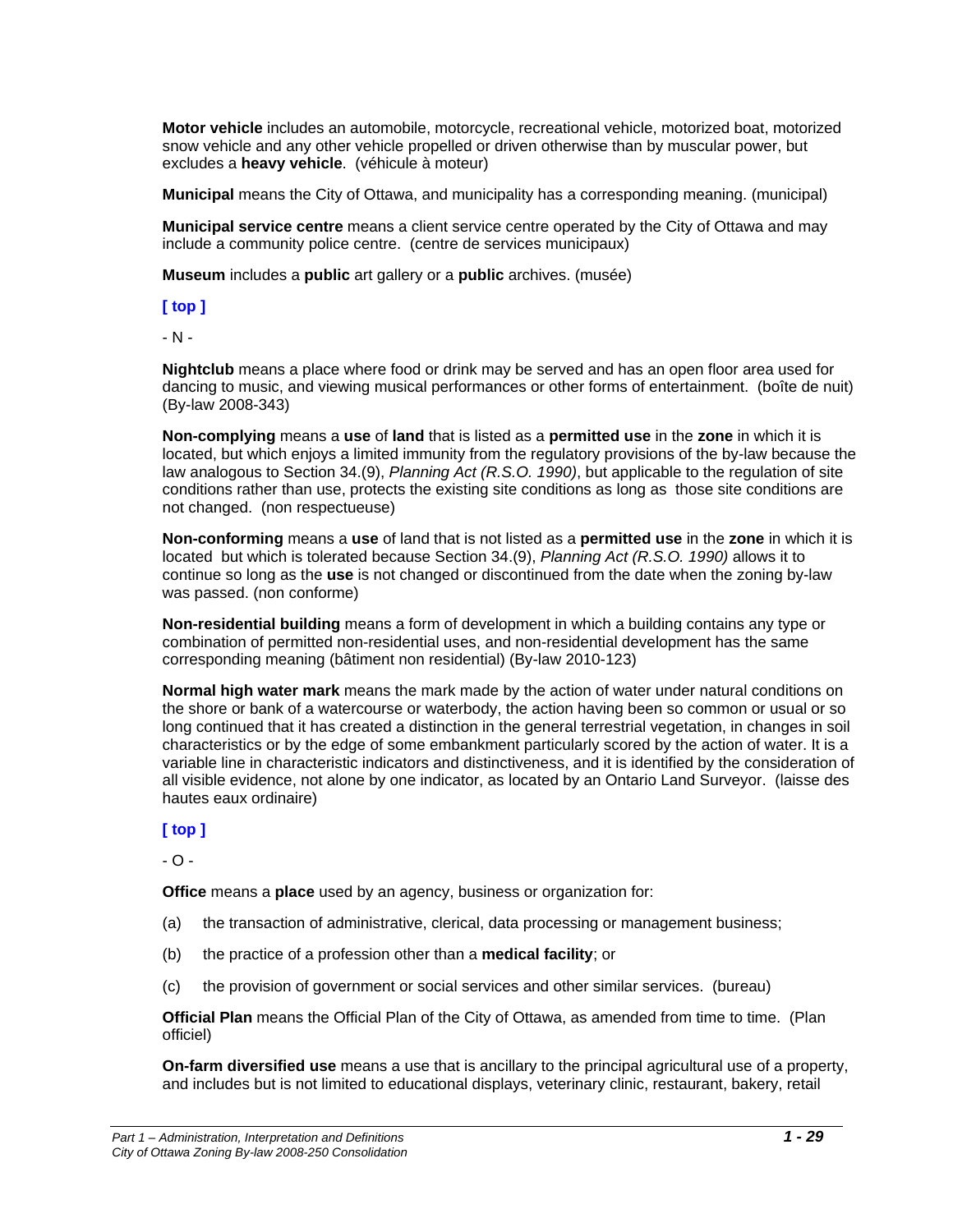store, retail food store, micro-brewery, micro-distillery, place of assembly, solar installations, agritourism uses, uses that produce value-added agricultural products, and agriculture-related uses. (utilisation diverse d'exploitation agricole) (By-law 2019-41) (By-law 2021-222)

**Outdoor commercial patio** means an outdoor seating area, operated as part of a restaurant, bar, place of assembly or nightclub. (terrasse commerciale) (By-law 2012-334)

**Oversize dwelling unit** means a **residential unit** that:

- (a) is used or intended for use as a residential premises by one **household** and not more than three roomers or boarders ; and
- (b) contains more than four, but no more than eight **bedrooms**. (logement surdimensionné) (Bylaw 2018-206)

**Owner** includes a tenant or other lawful occupant. (propriétaire)

#### **[ top ]**

<span id="page-29-0"></span>- P -

**Park** includes a playground, sports field, botanical garden, outdoor **public** swimming pool or parkway, and may also include **accessory buildings** or **structures** such as a maintenance building, washroom or canteen. (parc)

**Parking garage** means a **building** used for the parking of four or more motor vehicles, but excludes a parking garage **accessory** to a **detached, linked-detached, semi-detached,** or **duplex dwelling**. (garage de stationnement)

**Parking lot** means a **lot** or **place** other than a **building** used for the parking of four or more motor vehicles, which includes the parking spaces, aisles and driveways, but excludes the interior landscaped islands and medians, the required perimeter landscaped buffer to a lot line, and an area used solely for the display of vehicles for sale. (parc de stationnement) (OMB Order, File #PL080959 issued September 18, 2009)

**Parking space** means a rectangular area exclusive of any aisles or **driveways** used for the parking of one motor vehicle. (place de stationnement)

**Parkway** means a scenic access road through a **park.** (promenade)

**Payday loan establishment** means any premises or any part of them in respect of which a licensee within the meaning of the *Payday Loans Act, 2008* may operate a business pursuant to a license issued under the *Act*. (établissement de prêt sur salaire) (By-law 2017-302)

**Permitted use** means a use permitted by this By-law. (utilisation permise)

**Personal brewing facility** means a **place** that offers an individual member of the general **public** the location, the material and the equipment with which to make beer or wine for that individual's own personal use. (brassage individuelle) (By-law 2019-41)

**Personal service business** means a **place** where:

- (a) a service is performed for the personal grooming and personal effects or clothing of the consumer, including a hair styling salon; tattoo and piercing parlours; spa; tanning salon; shoe repair shop; dry cleaning outlet and **accessory** dry cleaning equipment; laundromat; tailor shop or dressmaker shop; or massage therapy service but excluding a body rub parlour;
- (b) a consultation or information service is provided by a professional, other than a medical professional, including a travel agency or an interior decorator, or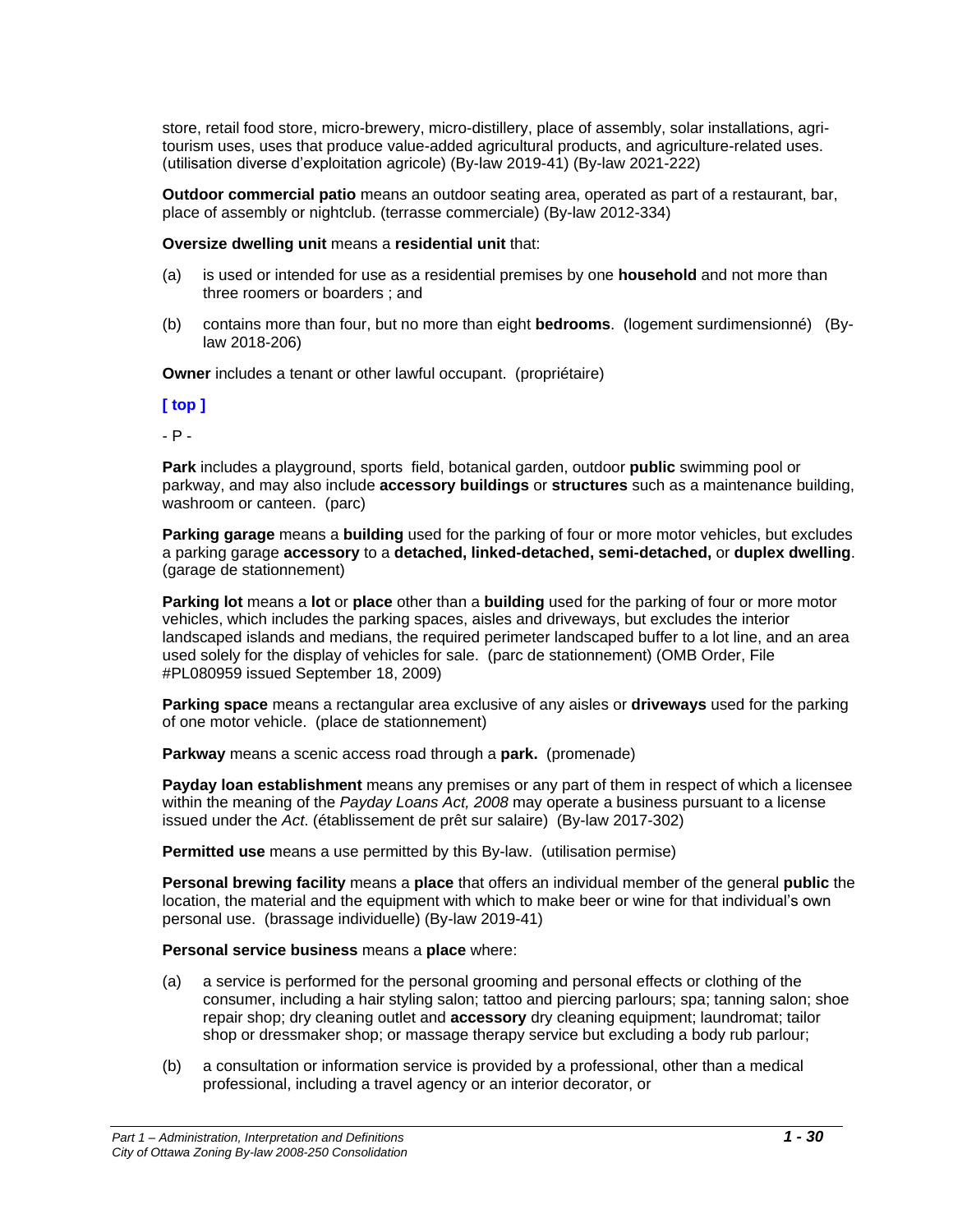(c) other personal or business services are provided, including a printing, publishing, photocopying, picture framing or photofinishing service, including self-service operations. (entreprise de services personnels)

**Pit** means **land** or land under water from which unconsolidated aggregate is being or has been excavated, and that has not been rehabilitated, but does not include a **wayside pit**. (puits d'extraction)

**Place** includes **lands, buildings** or **structures.** (lieu(x), endroit, locaux)

**Place of assembly** means a place designed and used to accommodate gatherings of people such as clubs**, karaoke bars**, escape rooms, reception halls, conference centres, legion halls, assembly halls and lodges, and for events such as trade shows, banquets, and political or other conventions. (lieu de rassemblement) (By-law 2017-148)

**Place of Worship** means a place or building that is used for the regular assembly of persons for the practice of religious worship, services or rites. A **Place of Worship** must not include a school, cemetery or scattering ground. (lieu de culte) (By-law 2019-449)

**Planned unit development** means two or more **residential use buildings** on the same **lot,** but does not include:

- (a) a coach house; (By-law 2016-356) (By-law 2021-218)
- (b) more than one **detached dwelling**, **mobile home** or **bunk house dwelling** for farm help permitted to locate on the same **lot** in an AG-Agricultural Zone, and
- (c) **accessory buildings** on a **lot** where they are otherwise permitted. (complexe immobilier)

**Post-secondary educational institution** includes a:

- (a) university which means a **place** of higher education, which has a body of teachers and students on the premises, and that offers instruction at the undergraduate level, post-graduate level, or both, and which is empowered by law to grant a degree upon the successful completion of a prescribed course of study;
- (b) college which means a college of applied arts and technology or other similar **place** of post secondary education which has a body of teachers and students on the premises, and that provides instruction in business, a trade, or a craft; and that is empowered by law to grant diplomas, licenses or certificates that permit the holders to represent themselves as qualified to work in a particular trade or occupation; or
- (c) any **residential use buildings, dwelling units** or **rooming units ancillary** to and located on the same **lot** as a university or college. (établissement d'enseignement postsecondaire)

**Principal** means the primary **use** of **land, buildings**, structures, or architectural features. (principale) (By-law 2014-289)

**Private way** means a privately-owned driveway, aisle or **parking lot** that leads to a public street, including a privately-owned driveway, aisle or parking lot within a **planned unit development** that leads to a **public street.** (voie privée) (By-law 2010-307)

**Production studio** means a **place** where the master copy of an audio or video performance or presentation is made. (studio de production)

**Public** means equally open and available to all who choose, and does not denote ownership. (public)

**Public lane** means a public right-of-way that provides a secondary means of access from a **public**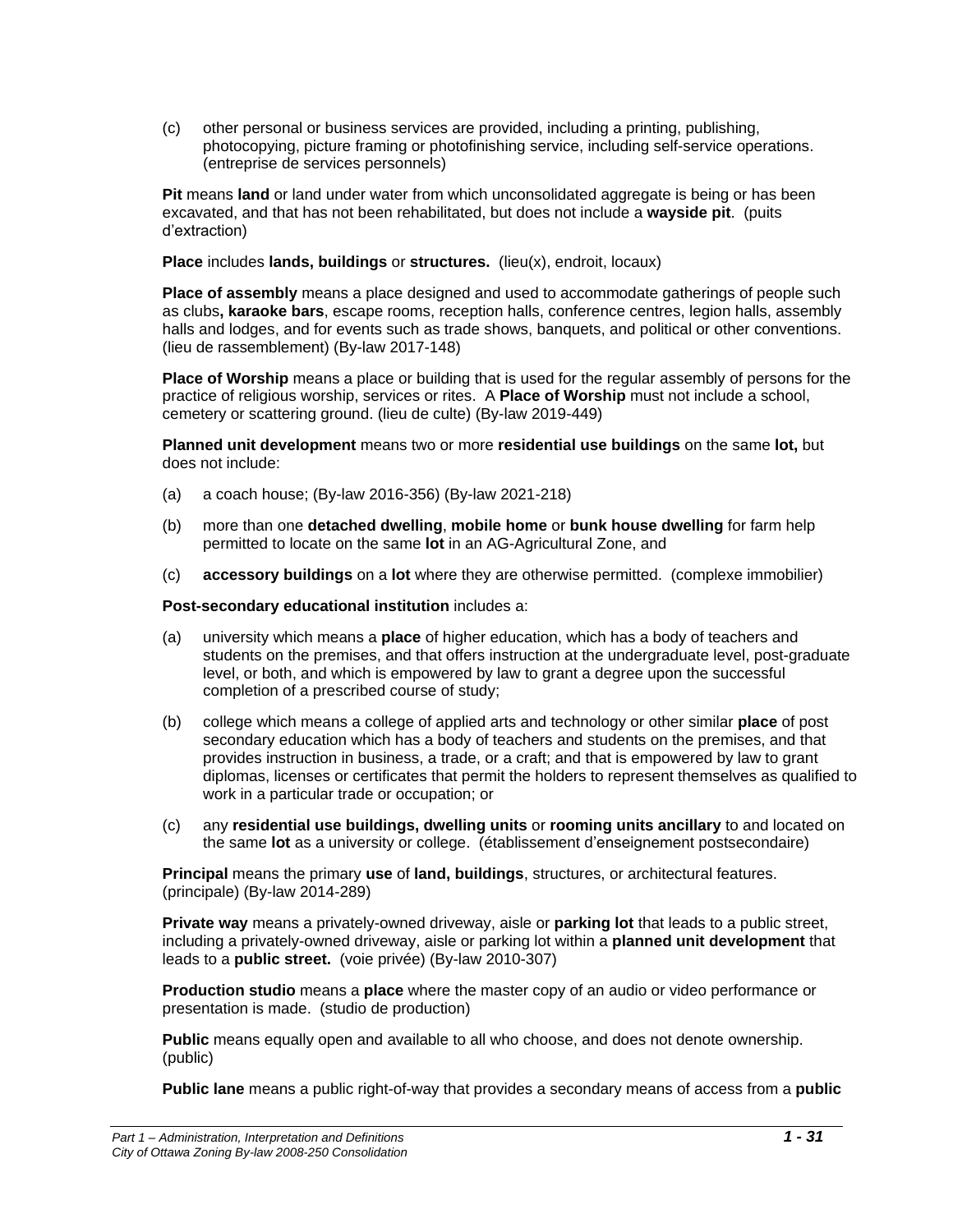#### **street** to **abutting lots**. (allée publique)

**Public service area** means the area served by City-owned and operated water and wastewater services, including the urban area, the parts of the rural area on central services and the parts of the rural area serviced by smaller-scale City facilities. (zone de services publics)

**Public street** means a highway which has been opened, assumed and dedicated by the City of Ottawa, or a King's or Queen's highway over which the City of Ottawa has been given administrative control or jurisdiction, but does not include a **public lane**. (rue publique)

**Putrescible** means able to decompose quickly enough to cause odours and attract flies, such as putrescible waste. (putrescible)

**[ top ]**

<span id="page-31-0"></span> $-$  Q  $-$ 

**Quarry** means **land** or land under water from which consolidated aggregate is being or has been excavated, and that has not been rehabilitated, but does not include a **wayside quarry.** (carrière)

## **[ top ]**

<span id="page-31-1"></span>- R -

**Rapid transit network** means an interconnecting system of rights-of-way and corridors in which the stations, roadbeds, rail beds or other related facilities including park and ride and maintenance facilities used for a **public** rapid transit service may be located. (réseau de transport en commun rapide)

**Recreational and athletic facility** means a **public place** designed and equipped with facilities such as a swimming pool, squash or tennis courts, sports arena, gymnasia, weight-lifting and exercise rooms and used for recreational, fitness or athletic pastimes and / or used to provide instruction in such pastimes, and may include an **ancillary** sports field. (installation récréative et sportive) (By-law 2015-190)

**Research and development centre** means a **place** used for systematic research, data collection and manipulation, or technical or scientific development of information or new products, and may include a research laboratory; but excludes industrial and manufacturing operations other than those required as part of the research. (centre de recherche-développement)

**Residential care facility** means an establishment providing supervised or supportive in-house care for those who need assistance with daily living, that may also provide on-going medical or nursing care or counselling and social support services and which may include services such as medical, counselling, and personal services. (établissement de soins pour bénéficiaires internes)

**Residential unit** means a self-contained set of rooms located in a **building**, designed to be lived in by one or more persons, and which contains sleeping, kitchen and bathroom facilities that are intended for the exclusive use of the residents of the unit; and is not a mobile home or other vehicle. (unité résidentielle) (By-law 2018-206)

**Residential Use Building** means a **building** composed solely of **residential units**; and residential use and residential premises have corresponding meanings. (bâtiment à utilisation résidentielle) (Bylaw 2012-334) (By-law 2018-206)

**Residential zone** means the R1, R2, R3, R4, R5, RM, RR, V1, V2 or V3 **zones**. (zone résidentielle)

**Restaurant** includes a: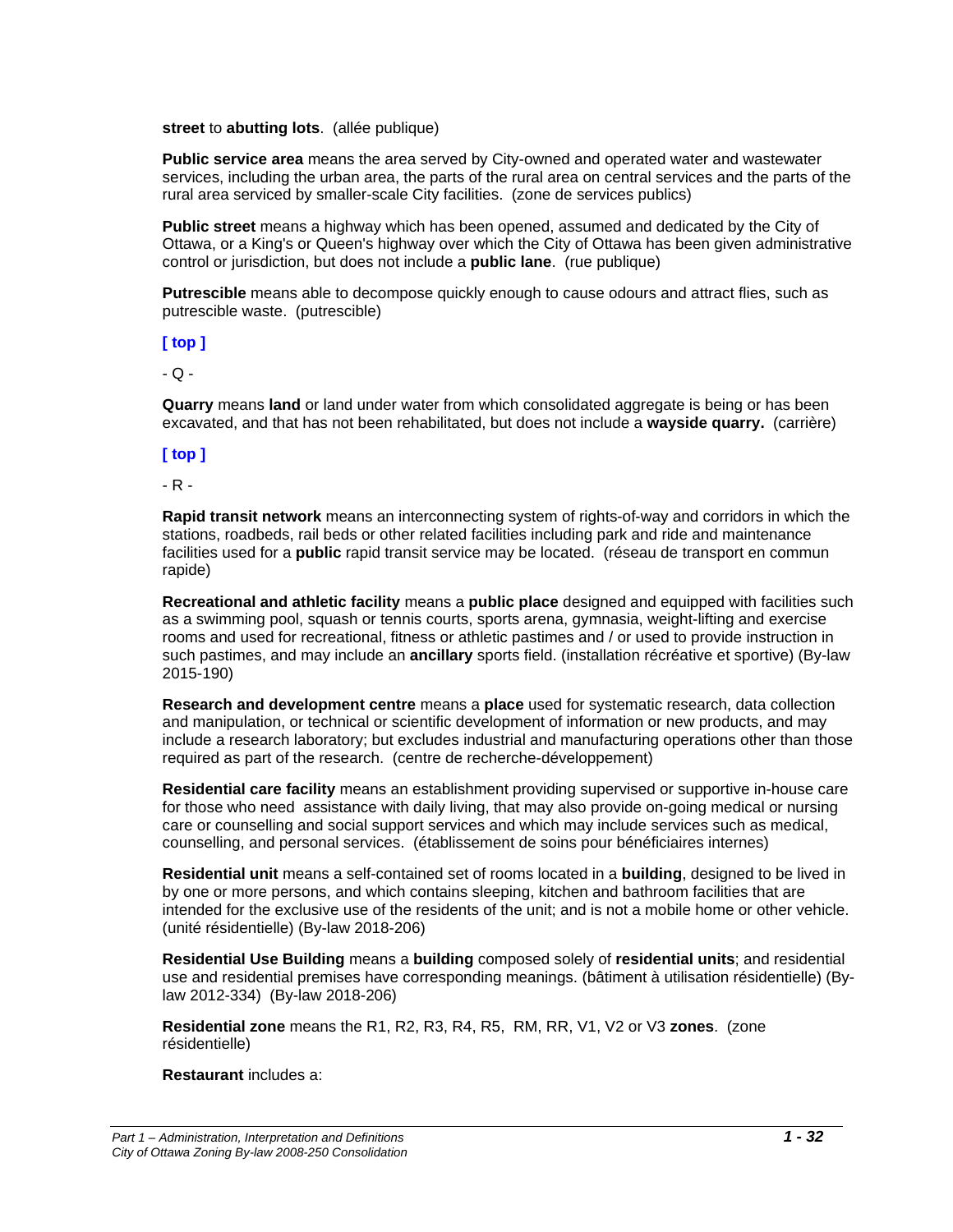- (a) **Fast-food restaurant** which means a restaurant that sells food and beverages over a counter to its customers for consumption in the restaurant, for consumption in a motor vehicle on the premises, or for consumption off the premises;
- (b) **Full-service restaurant** which means a restaurant that sells and serves food and beverages to patrons seated at tables, for consumption on the premises; and
- (c) **Take-out restaurant** which means a restaurant that does not have seating capacity for diners and instead:
	- (i) sells food and beverages over the counter for pick-up by the consumer for consumption off the premises, or
	- (ii) delivers food and beverages directly to the consumer for consumption off the premises, whether located in a **building** a motor vehicle or a **trailer**. (restaurant)

**Retail food store** means a store where primarily food, as well as other personal, convenience and household items and services, is provided for sale directly to the **public** and includes a supermarket, butcher shop, bakery shop, produce outlet, delicatessen or farmer's market. (magasin d'alimentation au détail)

**Retail store** means a **place** where consumer goods are displayed for sale or rent, or sold directly to the **public** for the purchaser's own use, and includes a garden centre and a home sales display court. (magasin de détail)

**Retirement home** means a building or a part of a building containing rooming units or a combination of rooming and dwelling units, providing residence mostly to senior citizens who do not require assistance with daily living, and which may provide ancillary health, personal service, and recreational services to serve the residents of the home**,** and may have up to 25 per cent of its gross floor area devoted to providing supervised or supportive in-house care for those who need assistance with daily living including on-going medical care, nursing care, counselling and social support services. (maison de retraite) (By-law 2016-131)

**Retirement home, converted** means the whole of a **residential use building** or the whole or part of any other **building** that was converted to a **retirement home.** (maison convertie en maison de retraite)

**Rooming house** means a **residential unit**, other than a **group home**, **retirement home** or **converted retirement home**, that:

- (a) is not used or intended for use as a residential premises by a **household**; or
- (b) Is used or intended for use as a residential premises by a **household** and more than three roomers or boarders; or
- (c) Contains more than eight **bedrooms**. (maison de chambres) (By-law 2018-206) (By-law 2018- 317)

**Rooming unit** means a room, or a suite of rooms including no more than two **bedrooms**, that constitutes a separate, independent residential occupancy, but which is not self-contained and which requires access to other parts of the **residential unit** intended to serve the residents, including shower or bathtub facilities, kitchens, eating areas or bathrooms. (chambre) (By-law 2008-326) (Bylaw 2018-206)

**Rural zone** means the AG, ME, MR, RC, RG, RH, RI, RR, RU, VM, V1, V2 and V3 Zones. (zone rurale)

**[ top ]**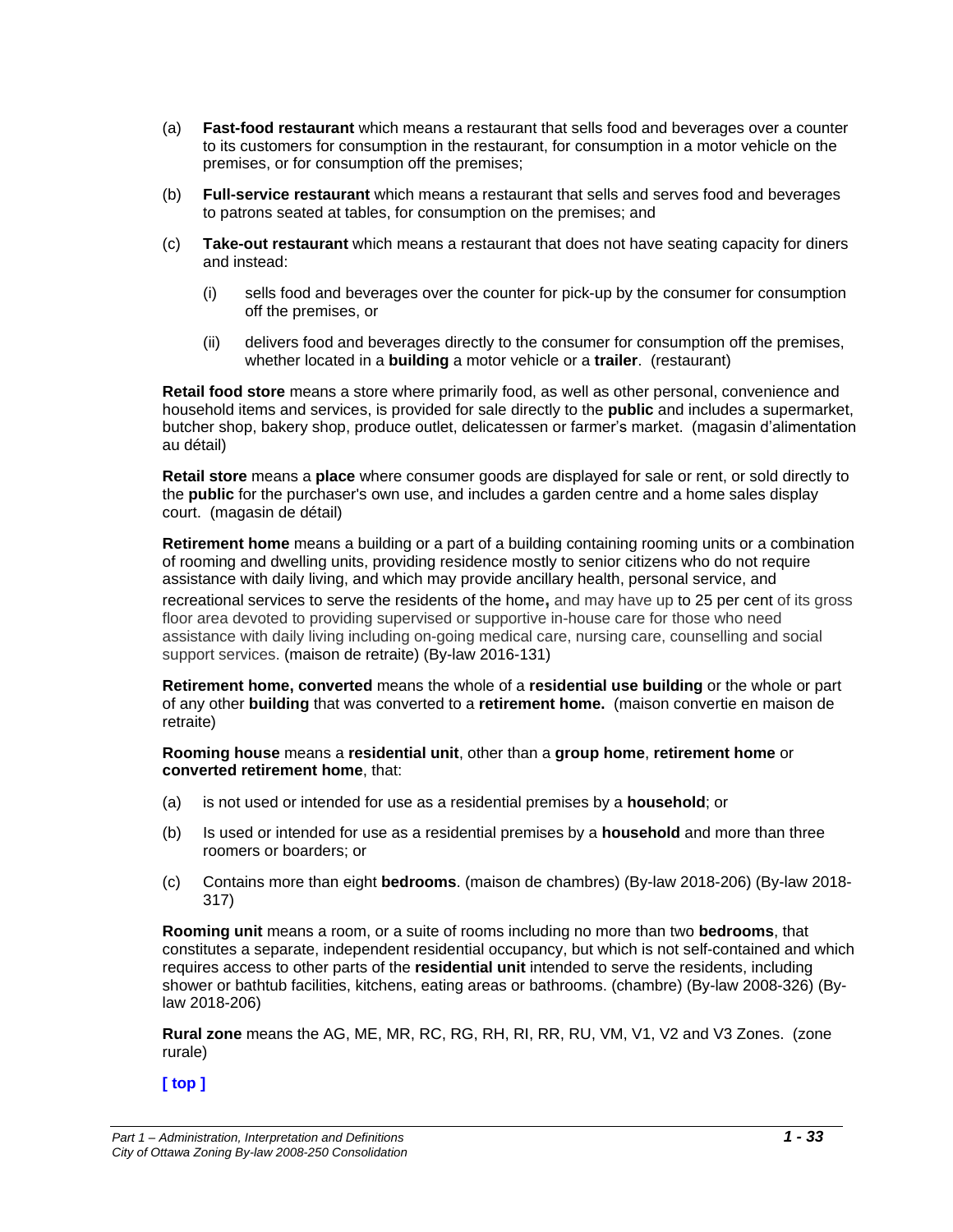<span id="page-33-0"></span>- S -

**Satellite dish** means a parabolic antenna used to receive communications signals from a satellite. (antenne parabolique)

**School** has the same meaning as in the Education Act, and includes any other **place** of primary, elementary, or secondary education which has a body of teachers and students on the premises, and that provides instruction in the primary, elementary or secondary courses of study authorized or approved by the Minister of Education for Ontario, and also includes adult education and English or French as a second language programs. (école)

**Security hut** means a small, detached **building** used to provide shelter for a security guard at a **diplomatic mission**. (guérite)

**Semi-detached Dwelling** means a residential use building containing two attached principal dwelling units that are divided vertically, with each unit having lot frontage except where located within a planned unit development, and in the case of a long semi-detached dwelling where the dwelling units are attached and arranged one behind the other, and that may be developed in a flag lot configuration; and "long semi" has the same meaning as long semi-detached dwelling. (By-law 2020-289

**Service and repair shop** means a **place** where personal effects and household goods and appliances are repaired, but does not include the repair of large equipment such as motor vehicles, heavy equipment or heavy motors. (atelier de service et de réparation)

**Shelter** means an establishment providing temporary accommodation to individuals who are in immediate need of emergency accommodation and food, and may include **ancillary** health care, counselling and social support services. (refuge)

**Shopping centre** means a group of predominantly commercial and service occupancies that:

- (a) is designed, developed and managed as a unit whether by a single owner or a group of owners or tenants acting in collaboration;
- (b) is either in a single building or in multiple **buildings** on the same **lot** or **abutting lots**, and shall be considered as one **lot** for **zoning** purposes; (OMB Order, File #PL080959 issued June 1, 2010)
- (c) is made up entirely of **uses** permitted or lawful non-conforming on the site;
- (d) has a minimum size greater than a cumulative total of 2,000 square metres of **gross leasable floor area;** and has either:

(i) a common parking lot or parking garage or a combination thereof; or (ii) a group of parking lots or parking garages or a combination thereof which are managed as a unit by the same owner, owners or tenants of the commercial and service occupancies required in subparagraph (a) above, and are on the same lot or lots as the commercial and service occupancies required in subparagraph (a) above. (centre commercial)

**Snow disposal facility** means a facility to which snow is transported for storage from other off-site locations. (décharge à neige)

**Solid waste disposal facility** means a facility providing for the long-term storage or destruction of municipal solid waste, and includes a landfill site or an incinerator. (décharge)

**Sports arena** includes a rink, arena or sports stadium. (établissement sportif)

**Stacked Bicycle Parking** means a two-tier bicycle parking solution comprised of horizontal spaces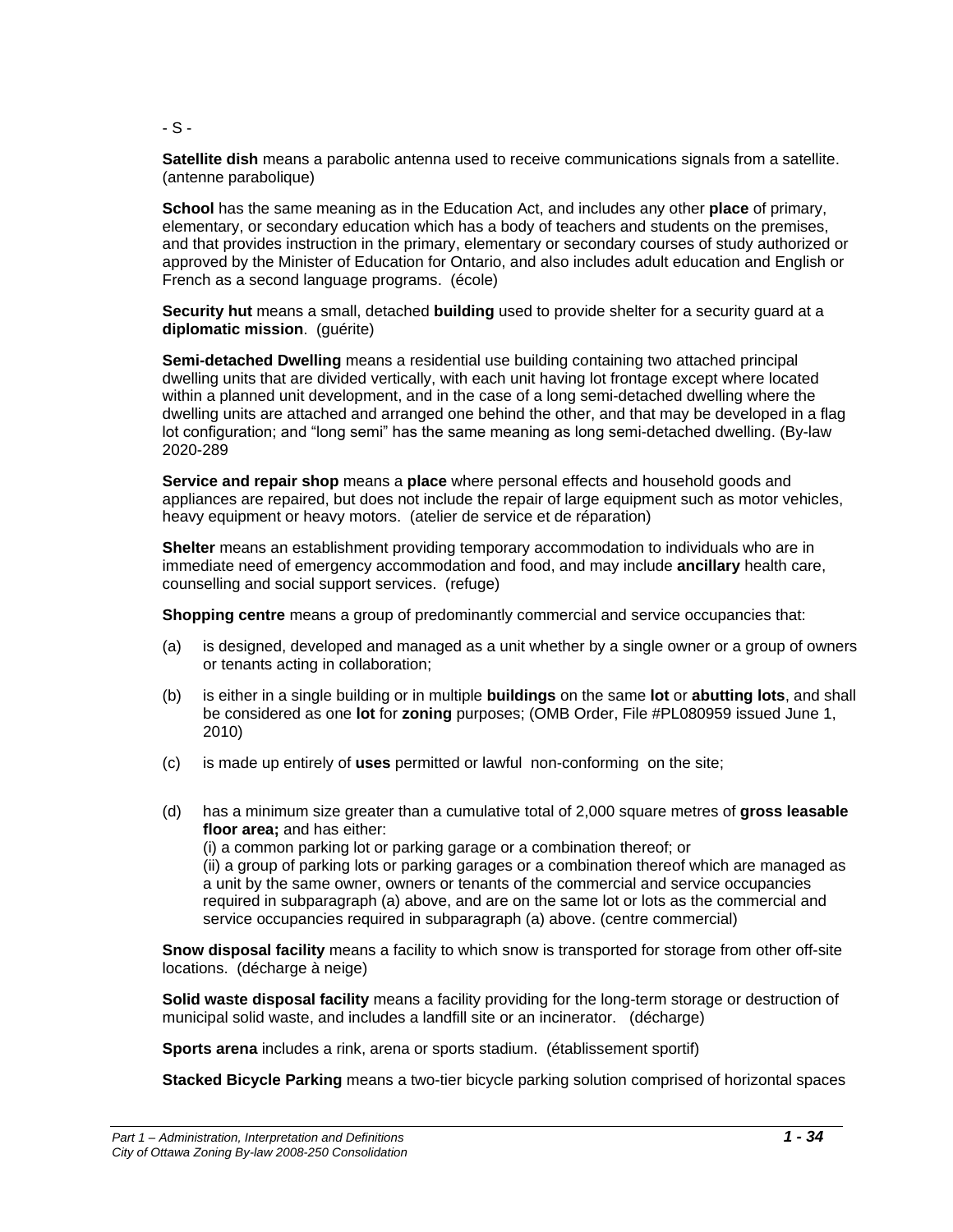with one tier of parking spaces at ground level and and a second tier of parking spaces directly above it, equipped with a mechanical devise providing ground level access. (stationnement superposé pour vélos) (By-law 2021-215)

**Storage yard** means land used for outdoor storage, including:

- (a) the storage of vehicles, including an automobile salvage operation or scrap yard;
- (b) the storage of road maintenance material such as gravel or sand;
- (c) the storage of construction, building or landscaping material; and
- (d) the storage of **heavy vehicles** or construction equipment, and includes an **accessory**  maintenance garage used for the service and repair of the stored vehicles and equipment. (cour d'entreposage)

**Storey** means a level of a building included between the surface of a floor and the ceiling or roof immediately above it, and includes a mezzanine but does not include a basement. (étage) (By-law 2015-191)

**Storefront Industry** means the small-scale production with associated processing, packaging and/or storage of:

- (a) Food or beverages, and/or
- (b) Other goods produced in limited quantities, using techniques that do not involve massproduction nor the use or production of flammable, explosive or other hazardous materials,

where such an establishment includes an ancillary restaurant, retail food store or retail store use through which such goods are sold or served to the public on-site, and which goods may be sold or distributed wholesale to off-site users or resellers. (industrie ouverte au public) (Bylaw 2018-171)

**Street** means a **public street**. (rue)

**Structure** means something constructed. (construction)

#### **[ top ]**

<span id="page-34-0"></span>- T -

**Technology industry** means an operation where advanced or sophisticated devices especially in the fields of electronics and computers are manufactured, assembled, packaged or stored in an office, studio or laboratory setting. (industrie de haute technologie)

**Theatre** means a **place** where live theatrical performances or concerts are given on a stage before an audience. (théâtre)

**Top of bank** means a boundary where a majority of normal discharges and channel forming activities takes place. The top of bank boundary will contain the active stream channel, active floodplain, and their associated banks. (sommet de la rive)

**Total Floor Area** means the total area of all floors contained within the inside face of the exterior walls of a building, or of the interior and exterior walls of a part of a building; and includes any basement, finished and unfinished spaces, and any attached private garage; but excludes any attic or crawl space with a floor-to-ceiling height of less than 1.2 metres. (surface de plancher totale) (Bylaw 2018-206) (By-law 2019-41)

**Trailer** means any vehicle constructed to be attached to and propelled by a motor vehicle and that is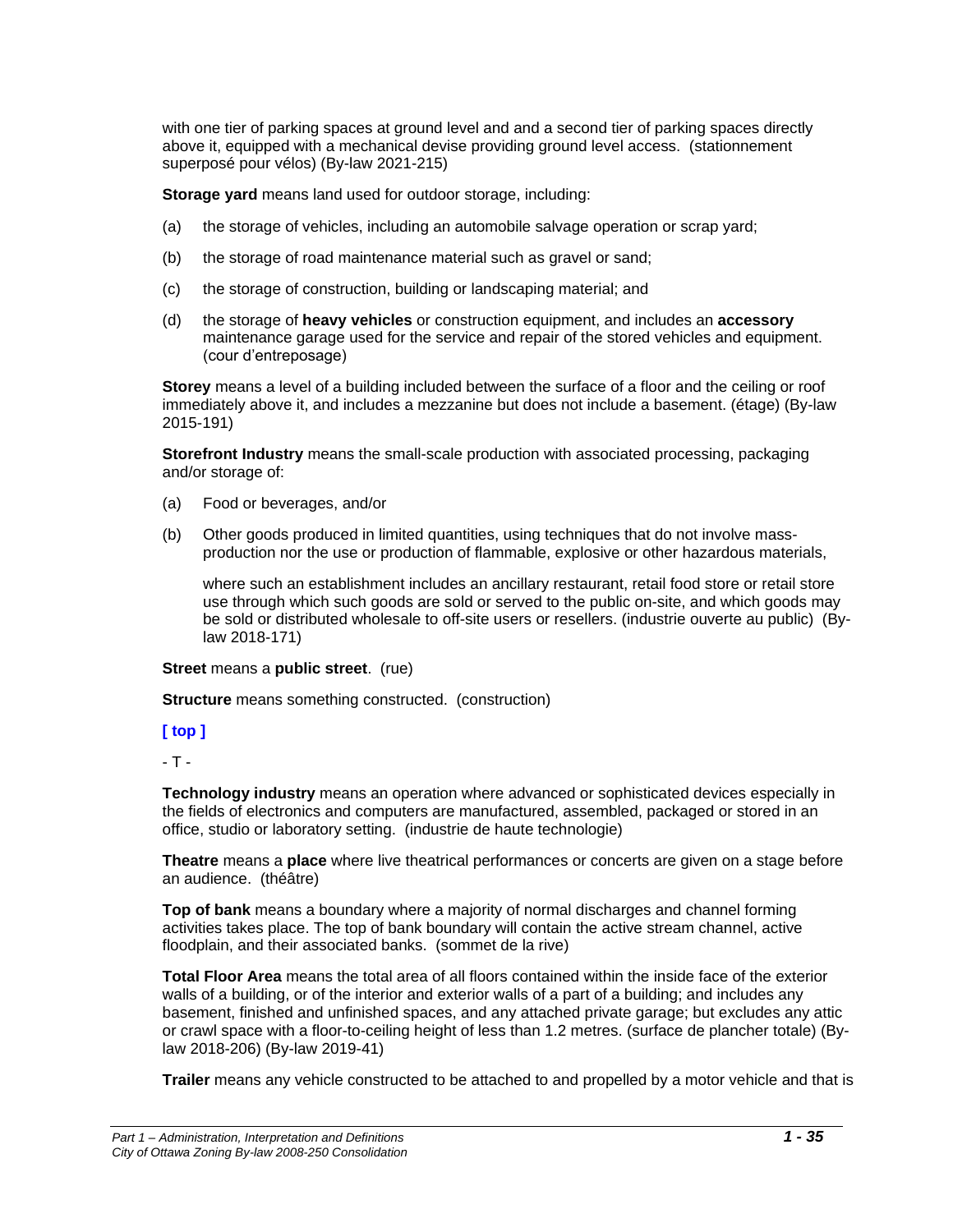capable of being used by persons for living, sleeping, working or eating, even if the vehicle is jackedup or its running gear is removed. (caravane)

**Training centre** means a **place** where an employer provides job-related training or instruction to its employees that is designed to improve job performance or enhance the career advancement opportunities of those employees. (centre de formation)

## **[ top ]**

<span id="page-35-0"></span>- U -

**Urban agriculture** – means a garden for the production of plants including vegetables, fruits, grains, flowers or herbs and includes a community garden. (agriculture urbaine) (By-law 2017-148)

**Use** means a use of **land** for any purpose; and "used" and "using", and other such forms of the word, have a corresponding meaning. (utilisation)

**Utility** means an entity operating within a regulated industry that has been given the express right or subsequent legal duty to supply the general public with a product, commodity, or service such as natural gas, electricity, water, waste water, sewer, rail service, or communication service. (service public) (By-law 2013-224)

**Utility installation** means the equipment used to make or deliver a utility product, commodity or service and includes the actual building, plant, works, utility line, tower, relay, pedestral, and may also include a storm water management facility, but excludes antenna systems. (installation de services publics) (By-law 2013-224)

**Utility line** means a utility line as defined in the Ontario Energy Board Act. (ligne de service public)

#### **[ top ]**

<span id="page-35-1"></span>- W -

**Warehouse** means a **building** used for the storage and distribution of goods and equipment including self-storage units and mini-warehouses and may include one **accessory dwelling unit** for a facility manager. (entrepôt)

**Waste processing and transfer facility (**non**-putrescible)** means a facility where non-**putrescible** waste is sorted, processed and temporarily stored prior to transfer off site and may include a recycling operation. (installation de traitement et de transfert de déchets)

**Waste processing and transfer facility** means a facility where **putrescible** and non-**putrescible** waste is sorted, processed or temporarily stored prior to transfer off site and may include a source separated organics and biosolids processing and storage facility. (installation de traitement et de transfert de déchets)

**Waterbody** means a lake or pond. (plan d'eau)

**Watercourse** means a naturally occurring drainage channel which includes rivers, streams and creeks. (cours d'eau)

**Wayside pit** means a temporary **pit** operated and used by or for a public authority solely for the purpose of a particular road construction project. (puits d'extraction en bordure de route)

**Wayside quarry** means a temporary **quarry** operated and used by or for a public authority solely for the purpose of a particular road construction project. (carrière en bordure de route)

**Wind turbine** means a rotary engine that is used to collect kinetic energy from the wind and convert it to electricity. (éolienne)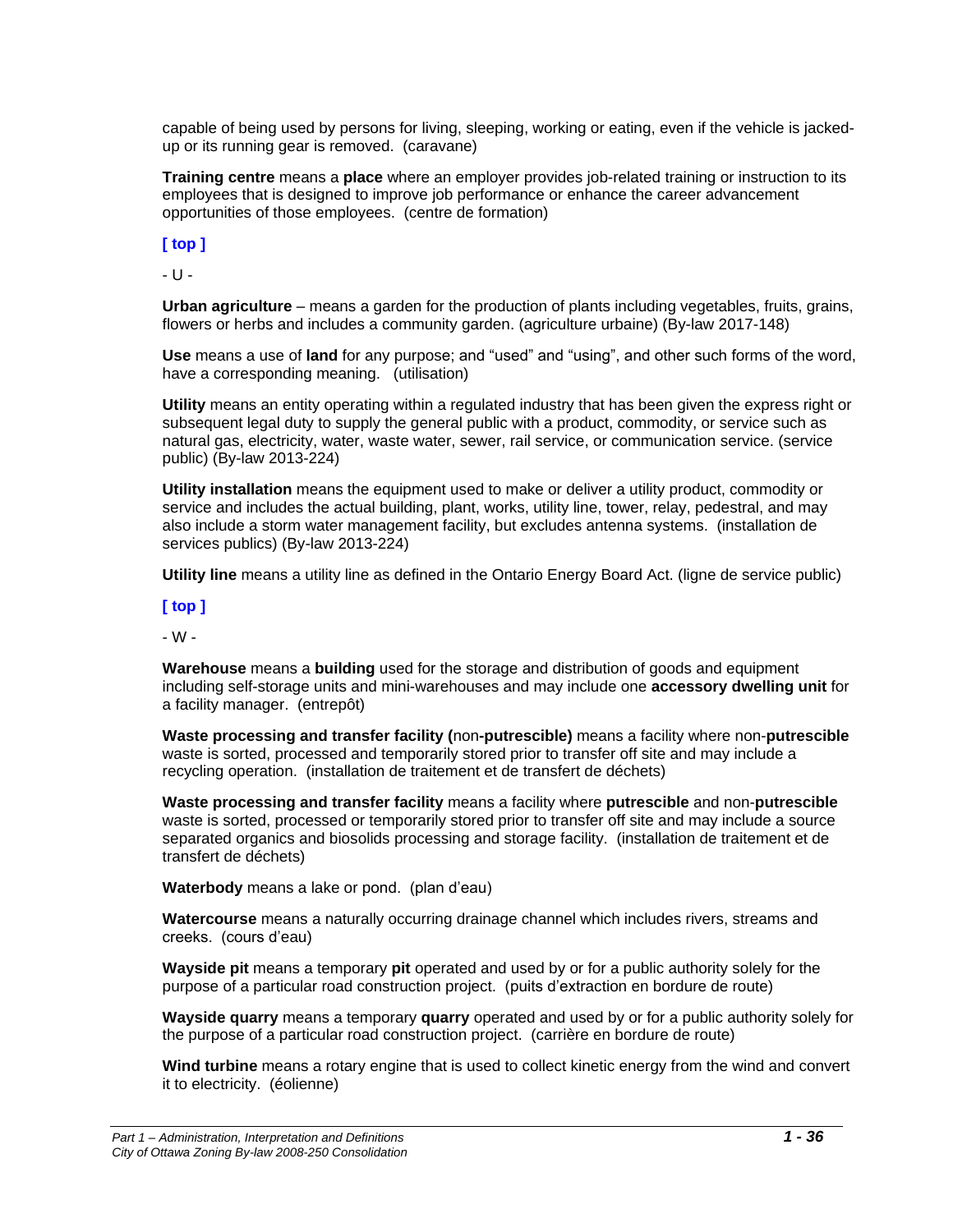#### **ILLUSTRATION OF WIND TURBINE**

![](_page_36_Figure_1.jpeg)

## **[ top ]**

 $\mathbf{I}$ 

<span id="page-36-0"></span>- Y -

**Yard** means an area of a **lot abutting** a **building** that is intended for **use** for such purposes as privacy space, landscaping, parking or access, and includes a:

- (a) **front yard** which means that **yard** that extends across the full width of the lot between a **front lot line** and the nearest point of the **principal building**, not including a projection permitted under Section 65;
- (b) **rear yard** which means that **yard** that extends across the full width of the lot between a **rear lot line** and the nearest point of the **principal building** not including a projection permitted under Section 65;
- (c) **interior side yard** which means that **yard** not abutting a **public street** that extends from the **front yard** to the **rear yard** between a **side lot line** and the nearest point of the **principal building**, not including a projection permitted under Section 65;
- (d) **corner side yard** which means that **yard abutting** a **public street** that extends from the **front yard** to the **rear yard** between a **side lot line** and the nearest point of the **principal building,**  not including a projection permitted under Section 65; and
- (e) **interior yard** which means a **yard** other than a **front yard**, **corner side yard**, **interior side yard** or rear yard. (cour)

(See also Schedule 10 for illustrations for determining yard location on irregularly shaped lots).